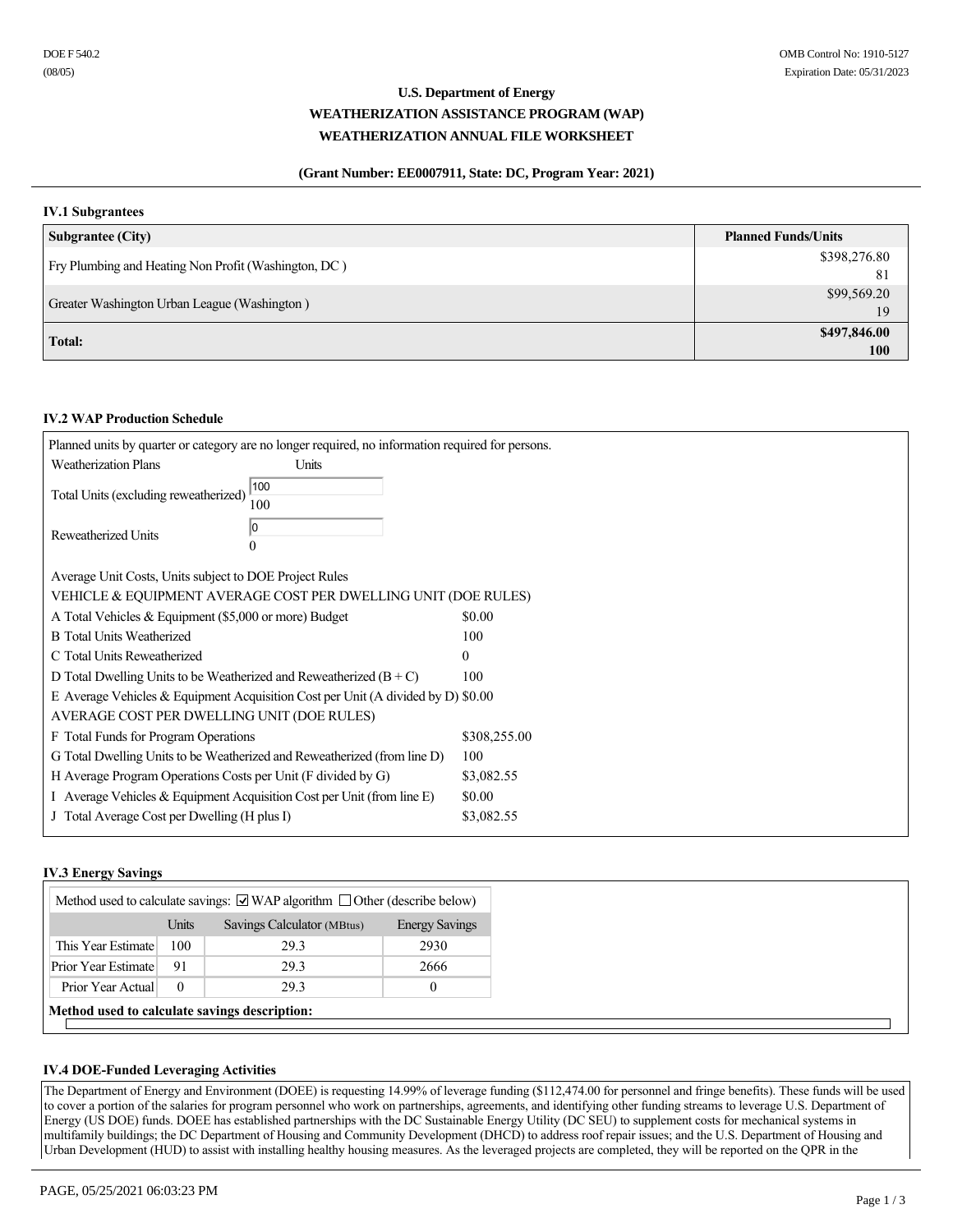# **U.S. Department of Energy WEATHERIZATION ASSISTANCE PROGRAM (WAP) WEATHERIZATION ANNUAL FILE WORKSHEET**

## **(Grant Number: EE0007911, State: DC, Program Year: 2021)**

comments section. The budget does not include funding for measures not associated with a Savings to Investment Ratio (SIR).

For the past two decades, US DOE has strongly encouraged subgrantees administering WAP to be innovative in attracting other resources into the program. The goal of the leveraging initiative is to maximize the number of low-income households that can be served and/or install additional cost-effective measures. Like many WAP programs, DOEE uses a combination of federal funds (e.g., WAP funds, Low-Income Home Energy Assistance Program (LIHEAP) funds, and Community Development Block Grant Program (CDBG)) and nonfederal funds (e.g., utility investments from systems benefit charges or efficiency programs, state funds from special set-asides, other rehabilitation funds, private funds from landlord contributions or foundations, and other private sources) to accomplish the scope of work on a building.

DOEE is aware of the limited amount of funding we receive from US DOE; however, we have made every attempt to maximize those funds by obtaining funds from other resources.

- In FY17, DOEE was able to secure \$1.7M to address remaining measures at a DC Housing Authority property that focused on baseload measures (window air conditioning units, straps for the units to address egress requirements, and window replacement). DOEE was also able to leverage \$1M in local renewable energy development funding (REDF) to prepare the roof at a DC Housing Authority property for solar PV installation.
- <sup>l</sup> In FY18, DOEE was able to offset the costs for heating systems by receiving \$6,000 in rebates from DC SEU, \$1,000 in donations from Community Forklift to address measures not funded by US DOE and LIHEAP, \$100,000 from DHCD to address health and safety measures in two clients' homes, \$400,000 in local REDF to install a solar PV system at a District of Columbia Housing Authority property, and \$1,000 in plumbing work from a local plumber.
- In FY19, through our partnership with Community Forklift, DOEE was able to address clients that previously would have been deferred due to clutter and missing drywall. DOEE created partnerships with local nonprofits that provided the following services to weatherization clients at no cost to the program: clutter removal, mold remediation, stormwater management, and lead abatement.
- In FY20, DOEE continued its partnership with DC SEU, DHCD, Community Forklift's Home Essentials Program, and Yachad's Single Family Home Repair Program. DOEE has leveraged over \$200,000 in heating system installations in four multifamily buildings, addressed health and safety measures in a multifamily building, and leveraged over \$60,000 to address rehab work and materials for clients that would have been deferred otherwise.
- In FY20, through a partnership with the Department of Aging and Community Living (DACL) DOEE expended over \$250,000.00 installing window air conditioning units in single family dwellings occupied by seniors (60 and older).
- In FY20, DOEE received over \$3 million in funding to address lead based hazards in household occupied with children under 5 and expectant mothers. These funds will be also used to address previously deferred weatherization clients that meet program requirements so we can address the lead hazards while installing audit recommended energy efficiency measures.

In FY21, DOEE has leveraged \$189,033.00 from Washington Gas Light Company to install higher efficiency gas appliances in low income residences receiving weatherization service and \$600,000.00 from the District's Sustainable Energy Trust Fund (SETF) to address audit-recommended baseload measures in single family dwellings and as part of the District's Clean Energy Omnibus Act which requires that a certain amount of funding be set aside for low-to-moderate income households. Through DOEE's parternship last fiscal year with DACL we will be entering into a MOU with DACL to receive \$36K to conduct energy audits in senior occupied dwellings where DACL will address health and safety measures while we address energy efficiency improvements if their HUD grant application is approved.

# **IV.5 Policy Advisory Council Members**

 $\Box$  Check if an existing state council or commision serves in this category and add name below

|                 | Type of organization: Other        |                                  |
|-----------------|------------------------------------|----------------------------------|
| Delmonica Glaze | <b>Contact Name:</b>               |                                  |
|                 | Phone:                             | 7034021435                       |
|                 | Email:                             | steaks.n.donuts@gmail.com        |
|                 | Type of organization: Other        |                                  |
| Gene Solon      | <b>Contact Name:</b>               |                                  |
|                 | Phone:                             | 2024841184                       |
|                 | Email:                             | genesolon@comcast.net            |
|                 | Type of organization: Other        |                                  |
| Henry Presente  | <b>Contact Name:</b>               |                                  |
|                 | Phone:                             | 2025671531                       |
|                 | Email:                             | hhhhy $1$ ( $\partial$ yahoo.com |
|                 | Type of organization: Other        |                                  |
| Jason Reott     | <b>Contact Name:</b>               |                                  |
|                 | Phone:                             | 3048909545                       |
|                 | Email:                             | jasonreott@gmail.com             |
|                 | Type of organization: Other        |                                  |
| Laura O'Connell | <b>Contact Name:</b>               |                                  |
|                 | Phone:                             | 9415442091                       |
|                 | Email:                             | $laura.r. ocomnel17(a)gmail.com$ |
|                 | Type of organization: Local agency |                                  |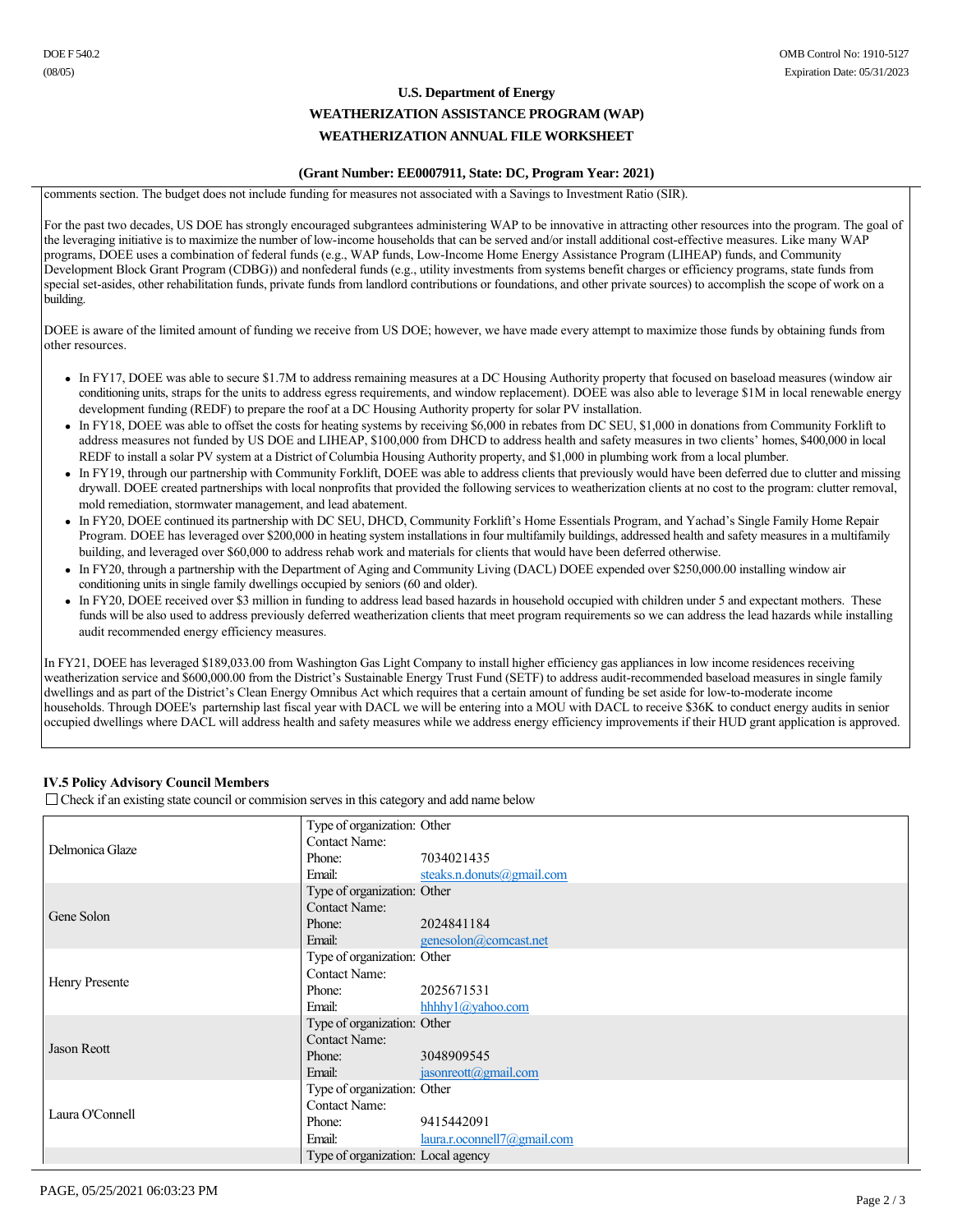# **U.S. Department of Energy WEATHERIZATION ASSISTANCE PROGRAM (WAP) WEATHERIZATION ANNUAL FILE WORKSHEET**

## **(Grant Number: EE0007911, State: DC, Program Year: 2021)**

| <b>Margaret Moskowitz</b> | Contact Name:               |                            |
|---------------------------|-----------------------------|----------------------------|
|                           | Phone:                      | 2406060682                 |
|                           | Email:                      | $mmoskowitz(a)$ psc.dc.gov |
|                           | Type of organization: Other |                            |
| Paula Miller              | <b>Contact Name:</b>        |                            |
|                           | Phone:                      | 2024235591                 |
|                           | Email:                      | crestview306@hotmail.com   |

## **IV.6 State Plan Hearings (Note: attach notes and transcripts to the SF-424)**

Date Held Newspapers that publicized the hearings and the dates the notice ran

05/10/2021 The Department of Energy and Environment (DOEE) posted the notice in the DC Register on April 23, 2021, with the Proposed State Plan being made available to the public on DOEE's website on May 3, 2021 for comment. The Public Hearing was held on May 10, 2021 via teleconference, and informational sessions were held on April 18, 2021 and April 24, 2021.

### **IV.7 Miscellaneous**

**Recipient Business Officer** Tommy Wells, Director 1200 First Street NE, 5th Floor Washington, DC 20002 (202) 5352615 Office (202) 5352881 Fax Tommy.Wells@dc.gov

### **Principal Investigator**

Taresa Lawrence, Deputy Director 1200 First Street NE, 5th Floor Washington, DC 20002  $(202)$   $671-3313$  Office (202) 5352881 Fax Taresa.Lawrence@dc.gov

Based on our interpretation of the original American Customer Satisfaction Index, DOEE implemented changes to key areas of improvement such as requiring 100% in progress inspections, not only to check the quality of the work performed but to analyze if contractor personnel have the equipment and certifications to perform the work based on the DOEE approved Field Guide, which incorporates the SWS.

The most recent annual T&TA was submitted on 10/20/2020 and approved on 2/11/2021.

Annual Historic Preservation Report was submitted on 9/21/2020 and approved on 9/24/2020.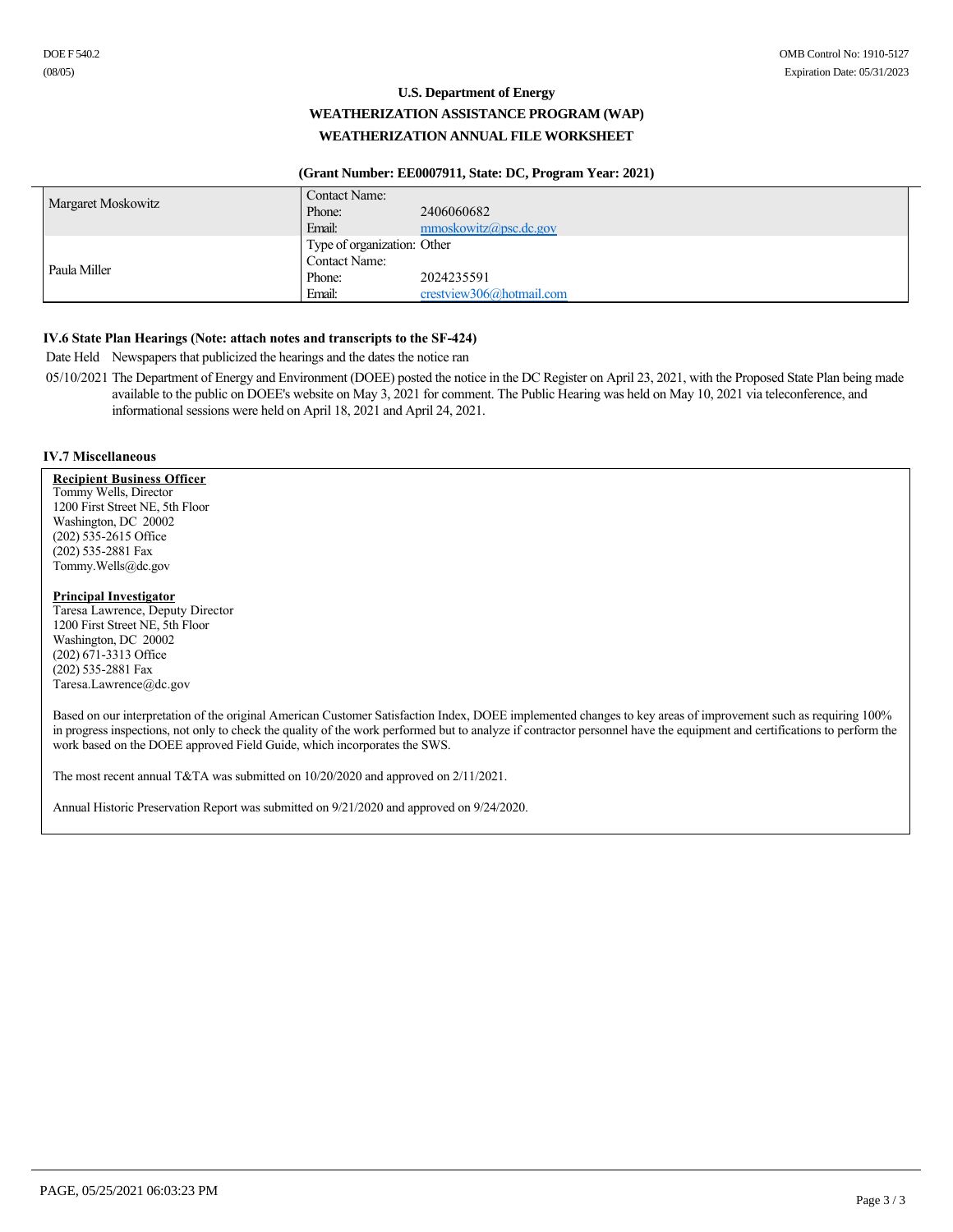### **(Grant Number: EE0007911, State: DC, Program Year: 2021)**

This worksheet should be completed as specified in Section III of the Weatherization Assistance Program Application Package.

# **V.1 Eligibility**

### **V.1.1 Approach to Determining Client Eligibility**

Provide a description of the definition of income used to determine eligibility

The Department of Energy and Environment (DOEE) defines low-income households as those whose occupants have a current gross income at or below 200% of the Federal Poverty Level or 60% of the District's median income, whichever is higher, as determined under the Weatherization Assistance Program (WAP) eligibility guidelines.

Describe what household eligibility basis will be used in the Program

DOEE will weatherize dwelling units whose occupants are income eligible as described above. Applicants who do not meet the income guidelines may receive weatherization assistance if they or any member of their household meet categorical eligibility by receiving Supplemental Security Income (SSI) or Temporary Assistance for Needy Families (TANF). Applicants must provide proof of income for all household members, which may include: a recent payroll stub or other proof that shows current gross income for the last 30 days and is valid within the last 90 days (e.g., documentation showing income from the Social Security Administration, unemployment insurance, pension funds, disability); proof of current address (e.g., rent receipt, lease or deed, property tax bill); proof of total members living in the household (e.g., birth certificates, school records); Social Security Card (or documents with Social Security Number, such as a pay stub or birth certificate; or for qualified aliens documents with alien number such as a permanent resident card) for all persons living in the household; proof of U.S. citizenship or permanent residence; and valid photo identification. These requirements are utilized for single and multifamily dwellings. Application eligibility expires 12 months from certification date if work on dwelling unit (energy audit) has not been initiated.

Describe the process for ensuring qualified aliens are eligible for weatherization benefits

The process of determining eligibility for weatherization services begins with clients submitting the necessary documentation to confirm household composition, household income, and sources of income received. DOEE follows Federal requirements and ensures that services are provided only to U.S. citizens or qualified aliens.

"Qualified aliens" are defined in Section 431 of the Personal Responsibility and Work Opportunity Reconciliation Act of 1996 (PRWORA), commonly known as the welfare reform law. The PRWORA covers the larger groups of legal immigrants (legal permanent residents, refugees, asylees, individuals paroled into the U.S. for at least one year, individuals whose deportation has been withheld, individuals granted conditional entry, and certain individuals who are victims of domestic abuse). Qualified aliens are eligible to receive assistance and services, so long as they can provide the following documents: photo identification, proof of Social Security number or alien number, proof of household income, and utility bills.

DOEE's services are in full compliance with Federal provisions related to verification of qualified alien status. DOEE's procedures for verifying applicants' U.S. citizenship or immigration status are in accordance with the United States Department of Justice's (US DOJ) Interim Guidance on Verification of Citizenship, Qualified Alien Status and Eligibility under Title IV of the Personal Responsibility and Work Opportunity Reconciliation Act of 1996, published November 17, 1997 (62 FR 61344).

# **V.1.2 Approach to Determining Building Eligibility**

Procedures to determine that units weatherized have eligibility documentation

Once the applicant is certified as income-eligible for weatherization based on income and/or household demographics such as categorical eligibility, homeownership is verified through the District of Columbia's Office of the Chief Financial Officer's (OCFO) Real Property Tax Database. The applicant's address is also researched to determine if the property is classified as historic through the District's Office of Planning Property Quest Database. If the applicant resides in a rental property, an agreement signed by the landlord must be submitted. In addition, the owner is contacted to verify the signature on the application.

Dwelling units previously weatherized may not receive further financial assistance for weatherization until the date that is 15 years after the date such previous weatherization was completed.

Verification of household income and WAP eligibility are recorded as part of the client's file, with application eligibility expiring 12 months from the certification date if work on dwelling unit (energy audit) has not been initiated.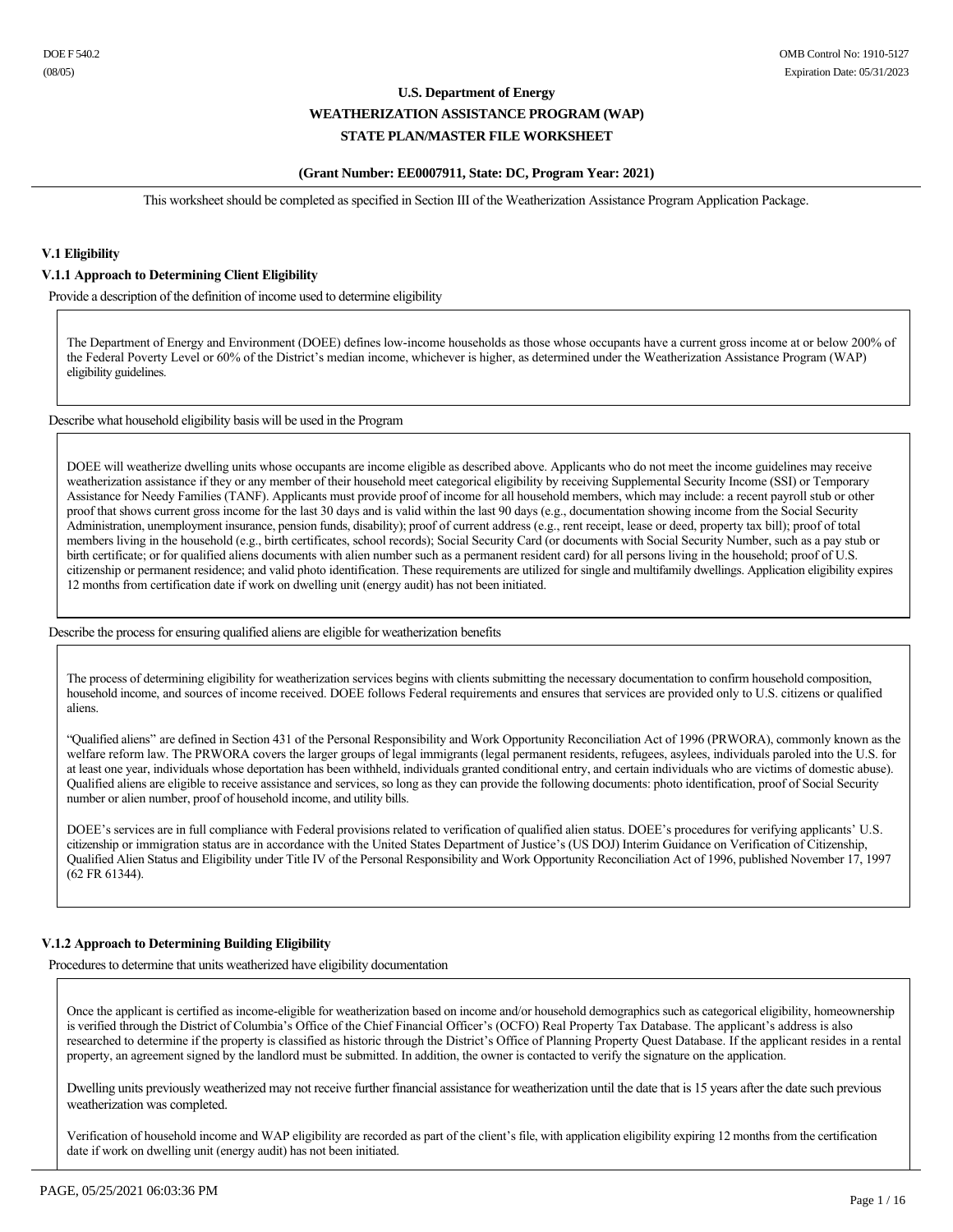### **(Grant Number: EE0007911, State: DC, Program Year: 2021)**

#### Describe Reweatherization compliance

Section 1011(h) of the Energy Act of 2020 amended 42 U.S. Code § 6865(c)(2) and removed the reweatherization date of September 30, 1994 to create a 'rolling' option. Dwelling units weatherized (including dwelling units partially weatherized) under this part, or under other Federal programs (in this paragraph referred to as 'previous weatherization'), may not receive further financial assistance for weatherization under this part until the date that is 15 years after the date such previous weatherization was completed. This paragraph does not preclude dwelling units that have received previous weatherization from receiving assistance and services (including the provision of information and education to assist with energy management and evaluation of the effectiveness of installed weatherization materials) other than weatherization under this part or under other Federal programs, or from receiving nonFederal assistance for weatherization.

Re-weatherization is also allowed under 10 CFR 44.18(e)(2)(ii) if a "dwelling unit has been damaged by fire, flood, or act of Nature and repair of the damage to weatherization materials is not paid for by insurance."

As required by the 2021 Application Instructions (V.1.2), applicants for the Weatherization Assistance Program are vetted by DOEE to ensure that inappropriate reweatherization does not happen, to be expanded to other Federal programs that provide 'weatherization' activities. When the customer is contacted to schedule an energy audit: (a) they are asked if they have ever received services from DOEE or any other government entity; and (b) their address is matched in the DOEE weatherization database.

All units to be re-weatherized must have income and building eligibility prior to any work.

Describe what structures are eligible for weatherization

Only single and multifamily dwellings are eligible for weatherization assistance using U.S. DOE funding. DOEE exercises caution in dealing with nontraditional type dwelling units such as shelters, and apartments located over businesses to ensure that they meet program eligibility requirements. In a case in which DOEE determines that such a unit is eligible for weatherization, a request for approval will be sent to the U.S. DOE Project Officer before commencing weatherization activities.

In a case in which DOEE is aware of pending redevelopment, the dwelling(s) will not be weatherized. DOEE determines the payback timeline for each measure.

DOEE will adhere to the restrictions of the Historic Preservation Programmatic Agreement (PA) with the DC State Historic Preservation and US DOE executed on November 6, 2020. (See Attachments)

### Describe how Rental Units/Multifamily Buildings will be addressed

DOEE follows 10 CFR 440.22 when addressing rental units and multifamily buildings. DOEE strictly follows U.S. DOE requirements of WPN 165 and 174 in determining the eligibility of multifamily buildings for weatherization. Building eligibility will be addressed per the 66%, 50%, and HUD lists. Multifamily structures must contain, at a minimum, 66% low-income dwelling units. DOEE completes the income verification process through our LIHEAP program or, if it is a HUDapproved site, the property owner or authorized agent completes the HUD selfcertification form as outlined in WPN 174.

Multifamily buildings must also have an agreement in place that prevents management from raising rents for at least two years based solely on the increased value of the dwelling unit(s) due to the WAP improvements. Owners of rental dwelling units are required to make a minimum contribution from 1%10% of the total expected costs for the installation of auditrecommended measures. If leveraged funding is not available, owners are required to buy down any recommended measures to be installed from the audit that do not have Savings to Investment Ratio of at least 1. The required owner contribution can be funds allocated for additional weatherization services or proof of significant weatherization investment within the past year.

In cases where single-family dwelling units are occupied by renters, the renter must meet the eligibility requirements before weatherization work can commence. The owner of the dwelling unit must enter into an agreement that prevents raising rents based solely on WAP improvements. Owners may be required to contribute up to 10% of the WAP allocation for weatherization services.

Subgrantees must develop and maintain procedures for appeals which include instructions for informing applicants and clients of their right to appeal, as detailed in Section 2.10.1 of the EECB Manual, and a procedure for negotiating the dispute prior to an appeal, including a timely negotiation which does not preclude the right to appeal. For rental units the owner of the unit will be kept notified if they are not the complainant. Subgrantees are encouraged to include provisions in the procedures that allow for a review of the decision by the project coordinator (if the project coordinator did not make the initial determination which is appealed) and the executive director of the subgrantee. Subgrantees must include, at a minimum, the following elements in their appeal procedures:

- 1. The client or applicant must log a complaint with the subgrantee's project coordinator;
- 2. The subgrantee must review the client complaint and any documentation pertaining to the client case and make a decision;
- 3. The subgrantee must send a copy of their decision to the client, EECB Chief, and Program Specialist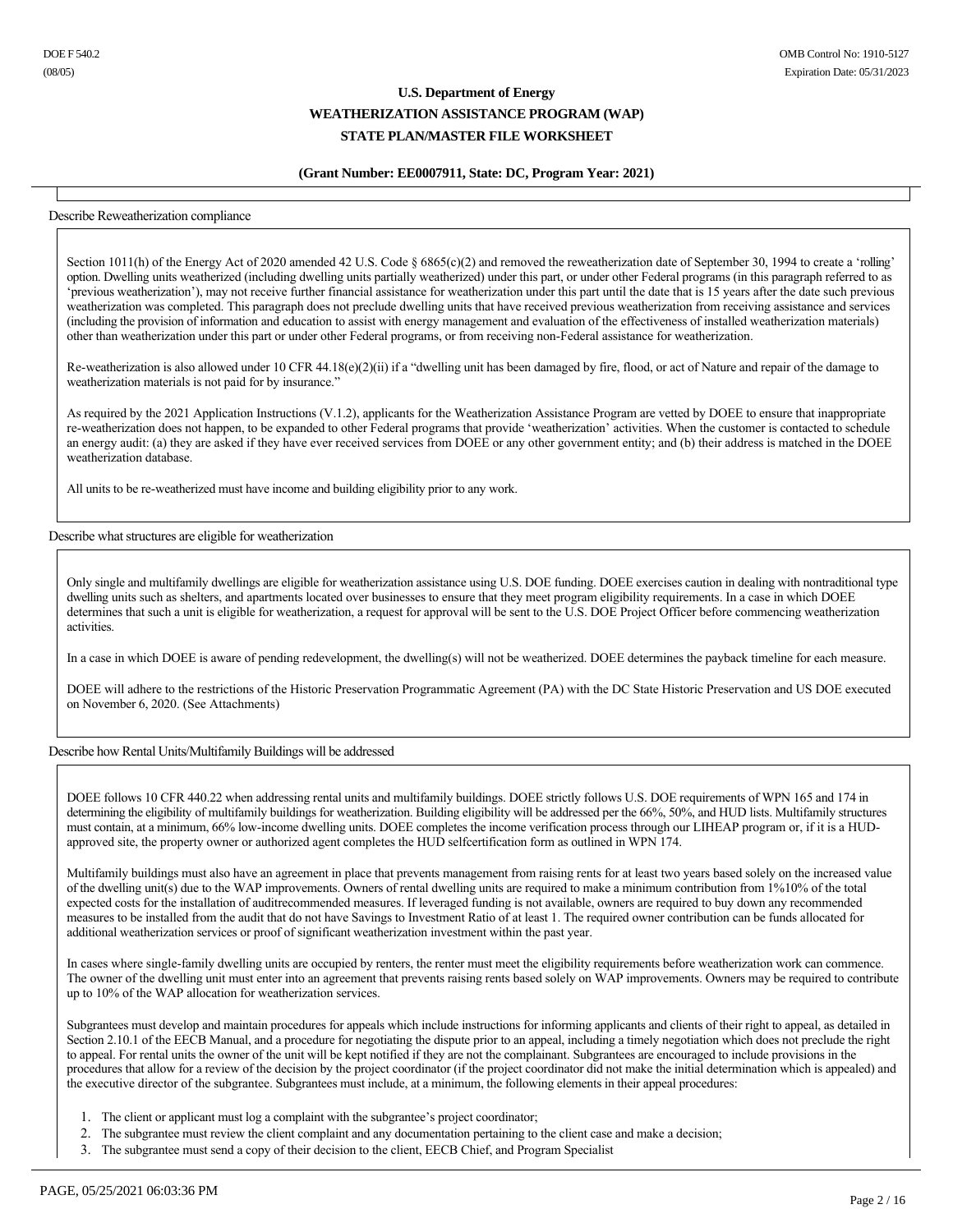### **U.S. Department of Energy**

# **WEATHERIZATION ASSISTANCE PROGRAM (WAP)**

# **STATE PLAN/MASTER FILE WORKSHEET**

### **(Grant Number: EE0007911, State: DC, Program Year: 2021)**

- If the client does not agree with the subgrantee's decision, a request for appeal to DOEE must be submitted in writing to the EECB Chief and Program Specialist within thirty (30) calendar days of receipt of the subgrantee's decision;
- 5. Upon receipt of the request for appeal, DOEE will provide a copy of the request to the subgrantee whose decision has been appealed;
- 6. The subgrantee will be required to supply any documents relevant to the decision within seven (7) calendar days of receipt of the notice of the appeal by DOEE;
- 7. DOEE will forward the client complaint to the Office of General Counsel (OGC) and any other relevant parties;
- 8. DOEE will review the request for appeal and any supporting documents and will respond in writing to the applicant or client within thirty (30) calendar days of DOEE's receipt of the appeal; and
- 9. If the client is dissatisfied with DOEE's decision, they may appeal to the Office of Administrative Hearings (OAH) or the court system and may include additional documentation appropriate for review.

If a client or applicant contacts DOEE directly with a complaint the following procedures will take place. DOEE will:

- 1. Log the client complaint on a client complaint form;
- 2. Schedule a site visit and/or obtain necessary documentation pertaining to the complaint from the client;
- 3. Assign the originating Energy Inspector to review documentation and/or prepare the necessary report based on the site visit and submit this information to the EECB Program Specialist;
- 4. Assign the EECB Program Specialist to notify the subgrantee that DOEE received the complaint;
- 5. Request the subgrantee forward DOEE all documents pertaining to the client file including correspondence, pictures, etc., within seven (7) calendar days of when the subgrantee was notified of the complaint;
- 6. Review all relevant documents pertaining to the client;
- 7. Provide notice of a decision to the client and the subgrantee;
- 8. Provide the subgrantee with written recommended steps for corrective action;
- 9. Verify that the subgrantee responds to the client complaint within a specified timeframe; and
- 10. Verify that the subgrantee sends a statement of findings and a resolution to DOEE and the client within thirty (30) calendar days.

In instances where the renter disagrees or dislikes the material to be installed or installed, the owner has the sole responsibility to resolve the issue.

### Describe the deferral Process

Per Weatherization Program Notice 177 (WPN 177), units are deferred on a case-by-case basis. Reasons for deferral are identified at the time of the energy audit, or before weatherization work commences. If an item(s) listed on the DOEE Deferral Form (See Attachments) is noticed before work begins, the client is not allowed to receive any measures from WAP until they address the issue. In addition to DOEE conducting the initial walkthrough, subgrantees are required to perform an extensive walk through of each home to avoid work taking place in a dwelling with deferral concerns.

Deferred clients will receive the DOEE Deferral Form which includes: an explanation of the nature of the deferral including photographic documentation when possible; the client's name and address; contact information for an appeal of the deferral decision; date of the audit/assessment; the date when the client was informed of the potential health and safety issues; and the signature of the Energy Auditor who conducted the audit. The client's signature is also required to indicate that the client understands his or her rights and options.

A copy of the deferral decision is given to the client, and another copy is placed in DOEE's client file. Once the client has resolved the deferral issues, they are eligible to reapply for the Weatherization Assistance Program and a second site visit is conducted to verify compliance.

In a case in which DOEE is aware of pending redevelopment, the dwelling(s) will not be weatherized. To determine the timeframe, we will determine the payback for each measure. For example, if a measure has an SIR of 1 or more and the lifetime of the measure is eight years; we will not address the property if it is slated for redevelopment within that timeframe.

### **V.1.3 Definition of Children**

Definition of children (below age): **18**

### **V.1.4 Approach to Tribal Organizations**

# $\Box$  Recommend tribal organization(s) be treated as local applicant?

If YES, Recommendation. If NO, Statement that assistance to low-income tribe members and other low-income persons is equal.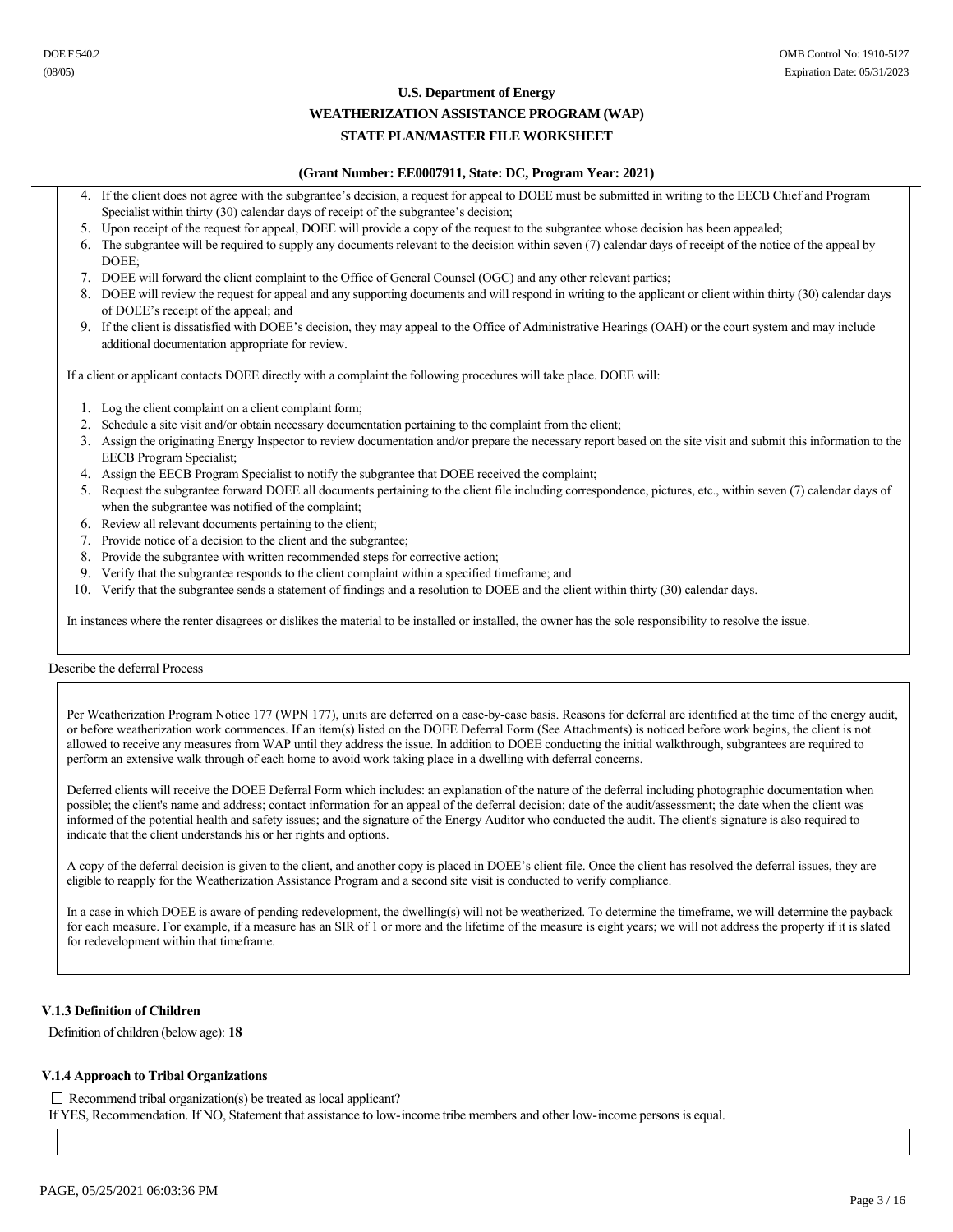### **(Grant Number: EE0007911, State: DC, Program Year: 2021)**

The District of Columbia has no recognized tribal organizations.

## **V.2 Selection of Areas to Be Served**

The entire District of Columbia will be served. Eligible properties and residents will receive assistance regardless of location within the District of Columbia.

#### **V.3 Priorities**

At this time, DOEE operates on a first-come-first-served basis and has not had to resort to a prioritization list to be able to participate in WAP. If a waiting list arises, DOEE gives preference to households with any one of the following:

- Member(s) over 60 years of age,
- $\blacksquare$  Member(s) with a disability,
- $\blacksquare$  Child(ren) under age 18,
- <sup>n</sup> High residential energy usage, and
- $\blacksquare$  High energy burden.

Additional documentation may be requested prior to energy assessment to confirm priority.

DOEE identifies clients with the highest energy burden to participate in our LIHEAP Assurance 16 Program, where we provide hands-on services to reduce their burden. By doing this, DOEE doesn't need to place a higher point value on clients with high energy burden because we provide one-on-one services to them. Soon, with our new database, DOEE may begin addressing clients based on their priority points.

While US DOE allows an average cost per unit (ACPU) of up to \$7,776 starting July 1, 2021, based on FY21 data as of April 27, 2021 the ACPU for DOEE is \$3,293.27.

### **V.4 Climatic Conditions**

In the District, temperature extremes range from below 4 degrees Fahrenheit to 104 degrees Fahrenheit. During the coldest months (December March), the average temperature differential to overcome is 11 degrees Fahrenheit to maintain a minimal interior comfort level of 65 degrees Fahrenheit. From 1986-2020 there were on average 5,552degree days in the District, made up of 3,951 heating degree days and 1,600 cooling degree days.

The source of this climate data is the National Oceanic and Atmospheric Administration. (See Attachments)

# **V.5 Type of Weatherization Work to Be Done**

### **V.5.1 Technical Guides and Materials**

DOEE conducts energy audits using a US DOE approved audit tool in eligible dwellings participating in WAP. After the audit is completed, DOEE prepares and assigns the work order to a subgrantee. The subgrantee begins the Quality Control Inspection Process by conducting a visual inspection to ensure conformity with the work order. The subgrantee reviews the work order, and in collaboration with DOEE Quality Control Inspector (QCI), they monitor work in progress ensuring OSHA, leadsafe, and other requirements are being met. Once the work is completed, the subgrantee conducts an inspection and submits supporting documentation to DOEE stating the property is ready for QCI inspection. The DOEE QCI conducts the inspection and documents whether it is a PASS or FAIL based on the Standard Work Specifications (SWS) guidance. This information is submitted to the subgrantee for rework or approval to bill based on the outcome of the QCI. At the end of each quarter, an assessment will be made by the Program Manager and QCI determining if additional training is needed based on the failure rate.

Some of the primary measures to be considered are:

<sup>n</sup> Air sealing infiltration reduction – infiltration reduction addresses air and heat movement between heated and unheated areas by applying such measures as caulking, foam sealant, insulation, weather-stripping to primary doors and windows, sealing of baseboards, correction of leaks in HVAC duct systems, and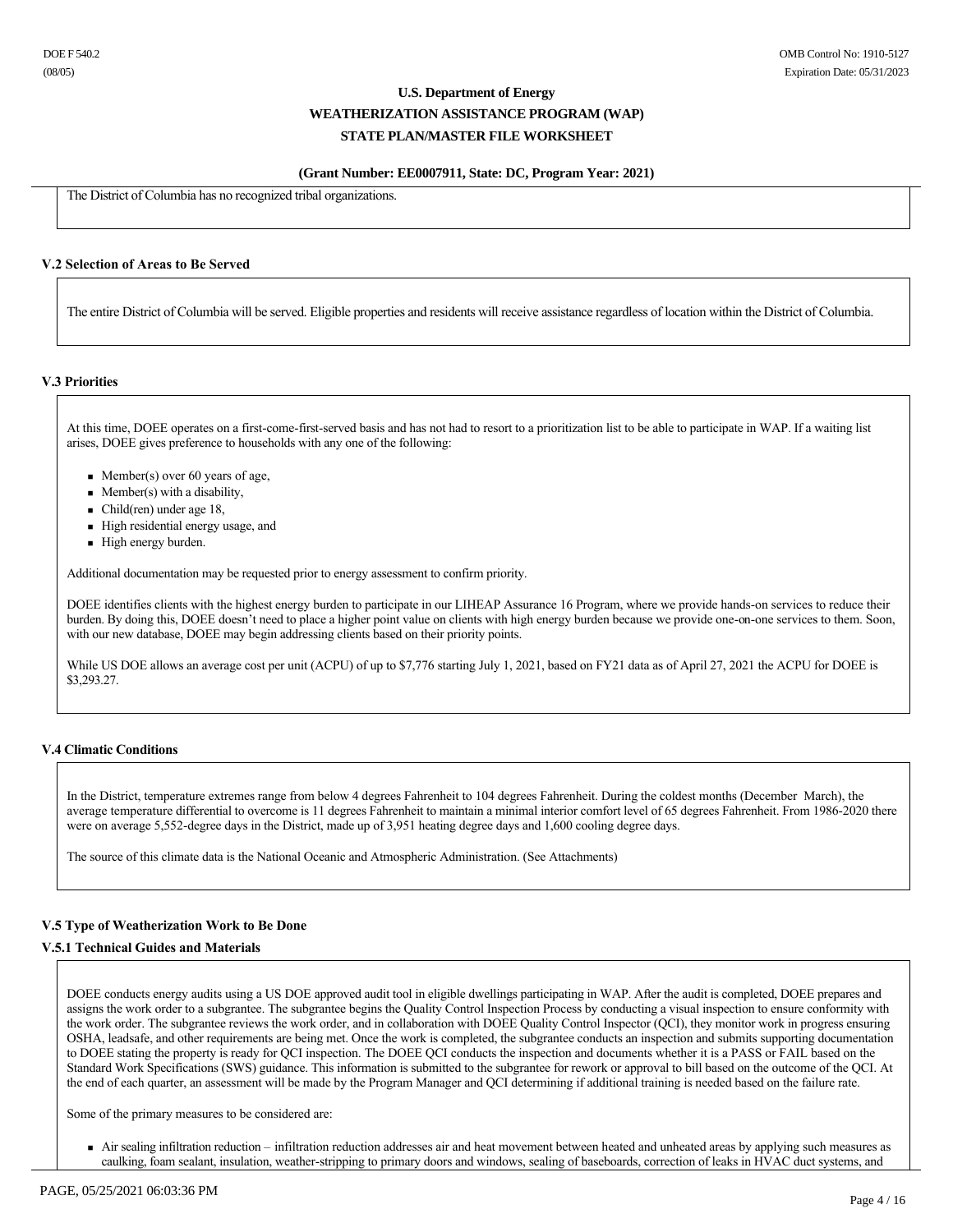# **U.S. Department of Energy WEATHERIZATION ASSISTANCE PROGRAM (WAP)**

# **STATE PLAN/MASTER FILE WORKSHEET**

### **(Grant Number: EE0007911, State: DC, Program Year: 2021)**

other materials as necessary to seal the envelope penetrations of the dwelling.

- Attic insulation and venting attics will be insulated to R49 if the SIR is equal to or greater than 1. Attics that are insulated must have a dam installed and be vented according to the District's Weatherization Field Guide.
- <sup>n</sup> Heating system efficiency improvements HVAC systems are to be tuned up, as needed, to improve efficiency and indoor air quality. Should a dangerous health or safety condition exist as determined by a DOEE inspector with HVAC expertise, replacement rather than repair may be deemed necessary. In other cases, if age and condition of the system warrant, replacement rather than repair will be considered via a cost/benefit analysis. Whenever possible, 90+ heating units and a minimum of 16 SEER central air conditioners are installed.
- <sup>n</sup> Insulation of domestic water heater domestic hot water heaters will be insulated if required, and the hot water pipes extending from the water heater will be wrapped for a distance of at least six feet from the water heater, or, if exposed, the entire hot water line.
- Basement/floor/crawl space insulation unheated basements will be insulated to R19. A vapor barrier will be installed where needed. Adequate ventilation will be provided for insulated basements and crawl spaces. For insulated basements within the building envelope, ventilation should be to the interior of the structure and not outside the envelope.
- <sup>n</sup> Pipe and duct wrap hot water pipes and hot air heating ducts located in unconditioned areas will be insulated.
- <sup>n</sup> Storm windows the installation of storm windows on primary windows between heated and unheated areas will be considered.
- <sup>n</sup> Refrigerators the National Energy Audit Tool (NEAT) includes a refrigerator replacement measure. NEAT can evaluate the potential savings obtained from replacing the existing refrigerator with a newer, more efficient unit. We will use the NEAT as our auditing tool and EPA guidelines for Energy Star Appliances to recommend refrigerator replacement. When refrigerators are replaced, subgrantees must provide a decommissioning certificate as evidence of proper disposal of the existing refrigerator. Replacement of through-the-door icemaker refrigerators or standalone freezers is considered.
- Central air conditioners Air conditioners rated at 16 SEER or higher may be installed. New air conditioners use 30-50% less energy to produce the same amount of cooling as air conditioners made in the 1970s would. Even if the air conditioner is only ten years old, a customer could save 2040% of cooling energy cost with a newer, more efficient model. This measure may also be considered under Health & Safety measures.
- Water heater replacement the NEAT will evaluate the cost-effectiveness of replacing an existing water heater with a higher efficiency model. This measure may also be considered under Health & Safety measures.
- Lighting new LED lighting systems will be considered. The use of new lighting technology can reduce the lighting energy use in homes by 50-75%.

The work covered by WAP will be performed as needed in homes that are otherwise in sound repair. In some cases, extreme conditions exist (such as roof deterioration or plumbing related failures in heating distribution systems) which must be corrected before the U.S. DOE-funded measures can be justified.

Per 10 CFR 440.18(c)(ii) and 440.20, low-cost/no-cost weatherization materials may be distributed to eligible clients. These measures are intended to be installed by clients and serve them until such time that regular WAP weatherization measures can be installed by subgrantees.

All completed work will comply with: DOEE's U.S. DOE-approved energy audit tool, Appendix A, DOEE's weatherization field guide, the Standard Work Specifications (SWS), and any/all other applicable federal or state requirements. All subgrantees will receive a copy of the DOEE Field Guide titled Standard Work Specifications Field Guide for Single-Family Homes (Guide) during the annual Energy Kickoff Meeting. Subgrantees must follow the Guide's weatherization standards when installing an energy efficiency measure which incorporates the SWS of U.S. DOE's Weatherization Program Notice (WPN) 154, Section 2. Subgrantees will acknowledge receipt of the Guide and agree to provide a copy to their subcontractors and in-house crews before they begin any weatherization work.

During the monitoring visit, subgrantees are required to submit to DOEE a copy of their subcontractors and vendor agreements to ensure contractors are aware and in compliance with U.S. DOE technical requirements and specifications of work. Work orders for the single and multifamily dwellings incorporate the SWS for each measure.

DOEE provides subgrantees with the technical requirements for fieldwork including audits and testing; installation of energy conservation, incidental repair, and health and safety measures; and final inspections. The subgrantee confirms receipt of those requirements and provides follow-up and clarification upon request. The subgrantee provides the same documentation to all contractors, subcontractors, and in-house personnel performing tasks in the Weatherization Assistance Program.

DOEE verifies that the technical requirements are communicated, and the specifications for work to be inspected will be referenced in subgrantee contracts. Contractors hired by the subgrantee will have agreements that include the same technical requirements referenced above. The work of the subgrantee and contractor are required to be consistent with the DOEE and U.S. DOE standards and field guides.

The signed contracts must be submitted to DOEE during or before DOEE management's yearly monitoring visit to each subgrantee to ensure DOEE's continued compliance with the U.S. DOE's Program Year 2021 requirements.

DOEE Field Guides for Single-Family Dwellings and Multifamily Dwellings are currently being reviewed by the United States Department of Energy. Our goal is to have the Field Guides approved before the new program year.

Field guide types approval dates

Single-Family: Manufactured Housing: Multi-Family: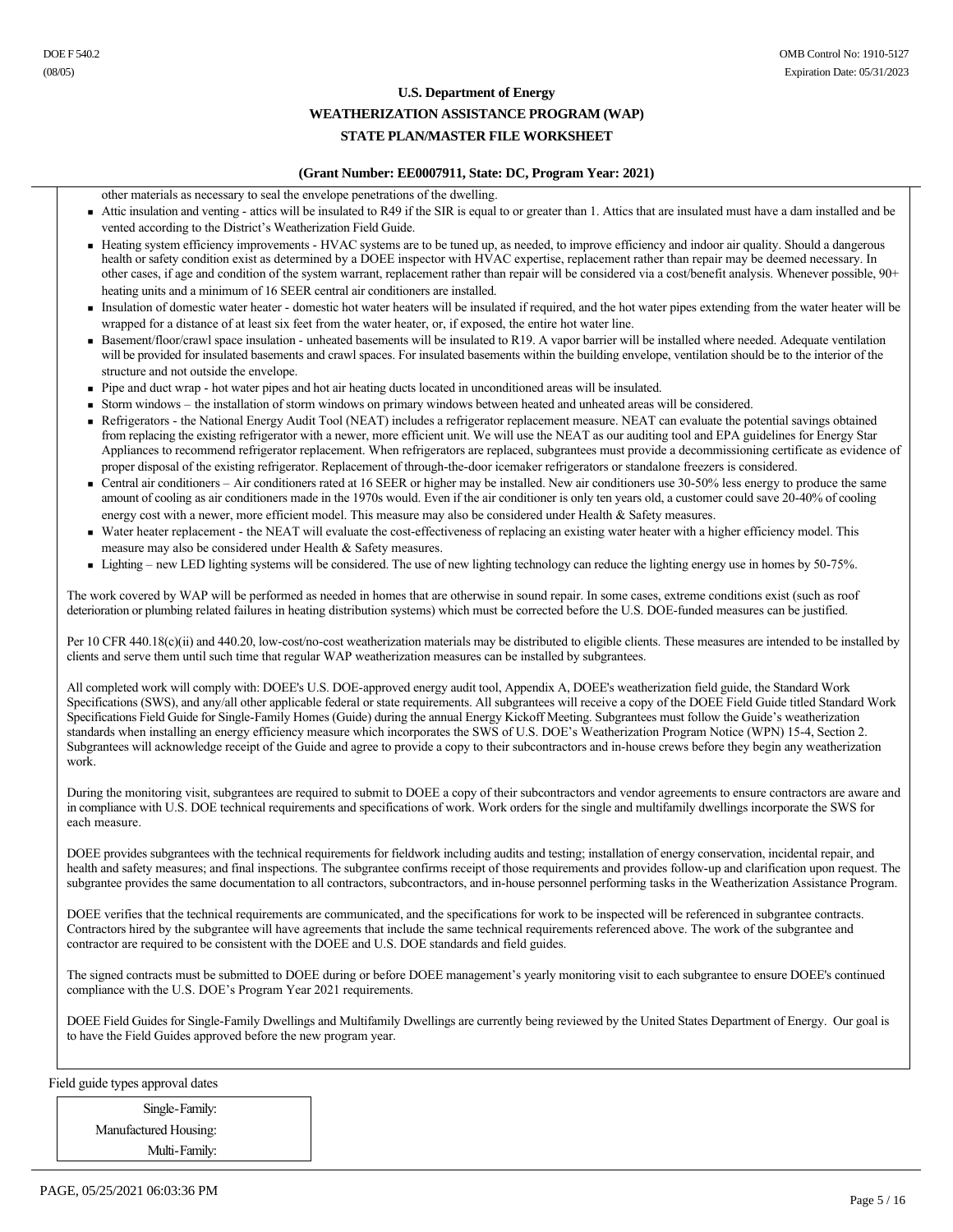## **(Grant Number: EE0007911, State: DC, Program Year: 2021)**

## **V.5.2 Energy Audit Procedures**

Audit Procedures and Dates Most Recently Approved by DOE

| Audit Procedure: Single-Family |  |
|--------------------------------|--|
| Audit Name: NEAT               |  |
| Approval Date: 1/12/2021       |  |
|                                |  |

Audit Procedure: Manufactured Housing

Audit Name: Other (specify)

Does Not Apply (DNA)

Approval Date:

Audit Procedure: Multi-Family Audit Name: TREAT Approval Date: 1/12/2021

Comments

A U.S. DOE-approved audit will be conducted on each eligible dwelling by a qualified DOEE energy auditor. National Energy Auditing Tool (NEAT) audits are completed for all single-family dwellings. The audit recommended measures are prioritized according to Savings to Investment Ratio (SIR) rankings. DOEE's QCI inspector also conducts inprogress inspections to ensure measures installed are done in sequential order; Health and Safety, Air Sealing and Insulation, General Heat Waste and Baseload, etc.

The audit process includes a pre- and post-blower door reading and ensures that every participating home is given the best possible recommendations for energy conservation. DOEE ensures that each energy audit meets U.S. DOE guidelines and is performed by a qualified energy auditor. The purpose of the audit is to determine the most cost-effective energy-saving measures for each dwelling unit. Targeted Retrofit Energy Analysis Tool (TREAT) audits are completed for all multifamily buildings with five or more units. Audit-recommended measures are prioritized according to SIR rankings.

Both NEAT and TREAT were approved on 01/12/2021.

### **V.5.3 Final Inspection**

U.S. DOE requires that every dwelling unit receives a final inspection before being reported as a completed unit. U.S. DOE also requested (per Weatherization Program Notice 154) that by the beginning of the U.S. DOE 2015 Program Year, all units reported to U.S. DOE as completed will have been inspected to ensure compliance with the specifications outlined in the Standard Work Specifications (SWS), and all quality control inspections, including final inspections and monitoring inspections, must be conducted and signed off on by a Building Performance Institute (BPI) certified Quality Control Inspector (QCI).

DOEE program operates differently than other jurisdictions/states. A DOEE BPI certified Energy Auditor conducts the initial audit while the subgrantee conducts a pre-inspection prior to commencing work to ensure all possible energy efficiency retrofits have been identified. Based on this post inspection if there are no additional retrofits the subgrantee identifies and assigns contractors to complete the work. The contractors notify the subgrantee of their work dates so that the an in-progress inspection can be conducted. The purpose of the in-progress inspection is to confirm that the contractors are installing measures in sequential order and are complying with all Occupational Safety and Health Administration (OSHA) and Lead Safe Work Practices.

Subgrantees must provide DOEE with a work schedule to ensure that the following quality control objectives and job tasks are accomplished during DOEE's inprogress inspections:

- Domain I: Conducting Quality Checks in Process Visual/Sensory Inspections
	- ¡ Task 1: Verify worker compliance with safety rules
	- ¡ Task 2: Assure employee professionalism
	- ¡ Task 3: Address work problems
	- o Task 4: Evaluate client satisfaction regarding the in-process work
- Domain II: Conducting Quality Checks Post Work Visual/Sensory Inspection
	- ¡ Task 1: Review client file and the work scope
	- ¡ Task 2: Perform an exterior and interior visual/sensory inspection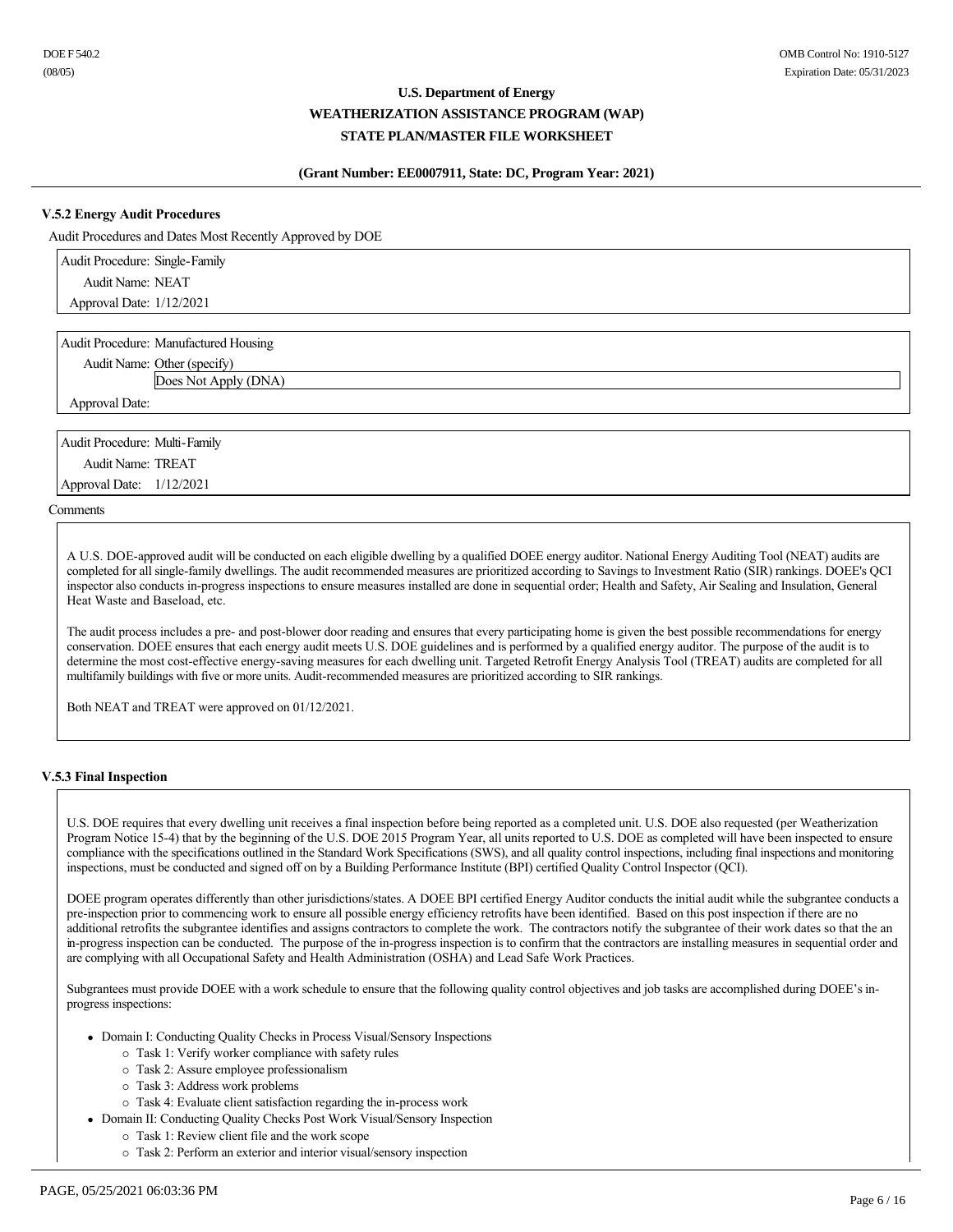#### **U.S. Department of Energy**

#### **WEATHERIZATION ASSISTANCE PROGRAM (WAP)**

## **STATE PLAN/MASTER FILE WORKSHEET**

#### **(Grant Number: EE0007911, State: DC, Program Year: 2021)**

- ¡ Task 3: Evaluate customer satisfaction
- $\circ$  Task 4: Determine pass/fail of the work
- Domain III: Conducting Quality Checks Post Work Diagnostic Inspections
	- ¡ Task 1: Conduct health and safety tests
	- ¡ Task 2: Conduct diagnostic tests
	- ¡ Task 3: Identify work problems
- Domain IV: Ensuring Worker Professionalism
	- ¡ Task 1: Perform spot checks
	- ¡ Task 2: Provide feedback regarding professionalism
- Domain V: Ensuring Program or Project Compliance
	- ¡ Task 1: Maintain professional credentials
	- $\circ$  Task 2: Confirm the allocation of public/private funds
	- ¡ Task 3: Evaluate installed measures against the field guide, SWS, and state/local codes
	- ¡ Task 4: Close out the project
	- ¡ Task 5: Maintain files and records

Once the project is completed in its entirety, the subgrantee conducts a Final Inspection and uploads all necessary documentation in QuickBase for DOEE to review. The subgrantee is charged with client education and submits documentation to ensure compliance. DOEE conducts an in-person Final Inspection once all documentation is received. If all work meets DOEE standards, a PASS Final QCI inspection report is generated and the subgrantee receives an email approving payment to the contractor. Once the subgrantee has paid the contractor then they will upload proof of contractor payment and invoice requesting reimbursement for services rendered. This is reviewed by DOEE's Quality Assurance Person and if all documentation meets DOEE requirements a QA form is completed, and the payment request is approved.

QCIs are individuals who were not involved in the prior work as the energy auditor /assessor or as a member of the crew. All work orders are generated to include the specific corresponding SWS as an extra assurance that the subgrantee, subcontractor, and inhouse crews install measures and perform work according to the standard.

In addition, all subgrantee contracts with their contractors must include the following language to ensure compliance with WPN 154: "All measures and incidental repairs performed on client homes must meet the specifications, objectives, and desired outcomes outlined in the Standard Work Specifications for Home Energy Upgrades (SWS)." These field standards must comply with or exceed the minimum standards described in the SWS including audits/testing; installation of energy conservation, incidental repair, and health and safety measures; and final inspections. The contractor must confirm receipt of those requirements and provide followup and clarification upon request. A signature on a contract/award can serve as proof of receipt.

As part of DOEE's agreement with the subgrantee, they are required to ensure their contractors adhere to the guidance as outlined in the U.S. DOE approved Field Guide and SWS Alignment and attend required training as outlined on the training plan.

### **V.6 Weatherization Analysis of Effectiveness**

Since the inception of the Weatherization Assistance Program, DOEE has utilized subgrantees to weatherize over 10,000 dwelling units in the District of Columbia. Subgrantees have played an integral part in the success of the weatherization program due to their many years of experience in residential energy efficiency improvement.

To keep an updated evaluation of each subgrantee, DOEE utilizes Quickbase to monitor:

- 1. Number of homes completed,
- 2. Number of applications pending,
- 3. Number of homes in progress,
- 4. Contract amount,
- 5. Total funds expended,
- 6. Balance of funds, and
- 7. Special comments.

DOEE currently maintains the monitoring files, which include all the subcontracts and related information from which staff can obtain a current and complete financial picture.

Subgrantee performance is reviewed both periodically and at the end of the program year. In addition, we conduct weekly conference calls beginning in the third quarter to ensure program timelines are met.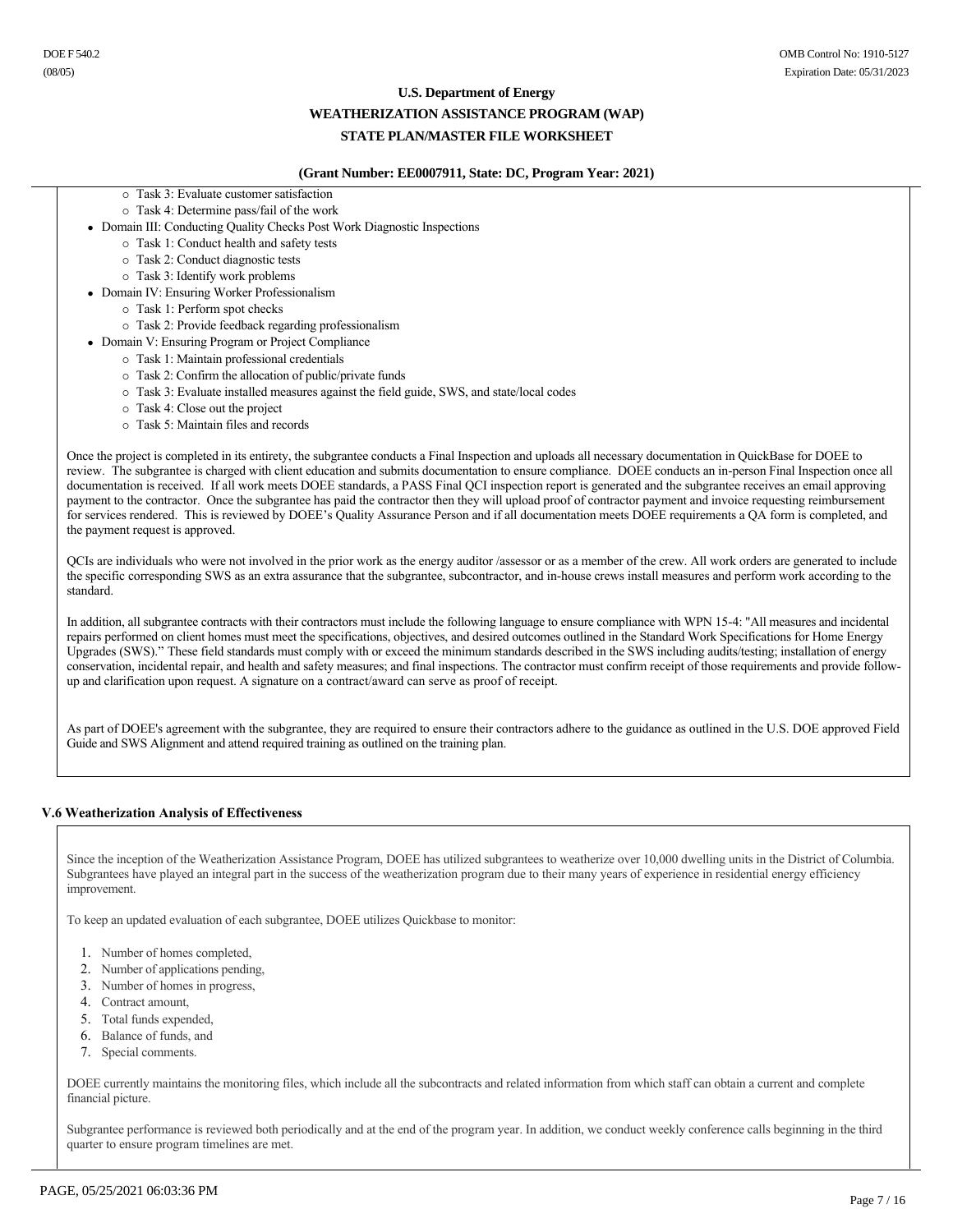### **(Grant Number: EE0007911, State: DC, Program Year: 2021)**

DOEE, through the Energy Efficiency and Conservation Branch (EECB), places great emphasis on ensuring that the Weatherization Assistance Program is effective and efficient at all levels. DOEE conducts training and monitoring activities on an ongoing basis to evaluate subgrantees' procedures, quality of work, and overall program management. Through this process, DOEE can adequately assess the training needs of subgrantees' staff and subcontractors.

DOEE requires subgrantees and their contractors to attend U.S. DOE conferences and trainings, and WAP-run management and customer education training. The subgrantee must prove and maintain the supporting documentation that all field workers have successfully completed the required training as outlined in our Grant Award Documents.

The subgrantees are local, so there are no U.S. DOE funds budgeted for monitoring purposes. DOEE will utilize District Government Fleet vehicles at no cost to U.S. DOE. The program staff that conducts the field, programmatic, and financial monitoring are currently being paid through other funding sources.

In an effort to monitor the work being completed by the subcontractors, EECB staff conduct in-progress inspections for all program participants, ensuring work is completed by certified/qualified staff, work is completed in sequential order, and clients are aware of the weatherization measures received.

Through field monitoring, DOEE conducts an analysis of subcontractor/subgrantee's success in achieving or exceeding air infiltration target rates and addressing health and safety concerns. This is also an opportunity for DOEE to determine if Tier 2 training is needed.

DOEE will strengthen the monitoring process by requiring subgrantees to respond to monitoring reports with findings or numerous or repetitive observations with not only documentation of correction of work deficiencies but also the actions that were taken or planned to ensure that similar deficiencies are not repeated in future weatherization work.

DOEE continues to guide subgrantee weatherization programs in the implementation of the revised procurement policies to ensure subgrantee's procurement is open and competitive. DOEE obtains weatherization pricing for the contractors at a fair market rate based on the current year's market analysis.

DOEE is continuing a comprehensive program evaluation to determine average energy savings of weatherized homes and its program effectiveness. Subgrantees are monitored for their production status monthly utilizing an online application called QuickBase. In addition, at the end of each fiscal year DOEE does an analysis for each subgrantee to determine the energy savings for each project completed.

### **V.7 Health and Safety**

U.S. DOE has mandated that states develop, publish, and implement procedures to allow for the usage of WAP funds for health and safety risk mitigation. Energyrelated health and safety concerns are those hazards that are necessary to be removed before, or because of, the installation of weatherization measures. Therefore, health and safety hazards associated with weatherization activities can be removed or prevented with U.S. DOE funds. Measures and costs are defined in the grant award documents to avoid seriously impeding the realization of the primary energy conservation purpose of the program. DOEE will continue to be prudent in our oversight of the funds used by subgrantees for health and safety mitigation on homes weatherized.

**Subgrantee personnel and their contractors are required to complete the following trainings prior to commencing work 8 Hour OSHA Confined Space, EPA Lead Renovator, Ethics Training, and Fraud, Waste, and Abuse. During DOEEs monitoring visits personnel verify this training as taken place and if not the Subgrantee is issued the necessary warnings based on the level of non compliance. (see our training request form**  attached to the SF-424).

DOEE has currently budgeted \$10,000 for health and safety costs from U.S. DOE funding which is an average of \$101.01 per unit using U.S. DOE funding. If the total health and safety costs exceed \$10,000, other funding sources will be used. DOEE will carefully monitor subgrantee expenditures to ensure that the amount allocated to address energyrelated Health and Safety is an average cost of \$101.01 per unit. U.S. DOE will always be the second source of funding to address Health & Safety concerns.

Subgrantees and contractors working on homes built before 1978 must receive training to install measures in a lead-safe manner in accordance with the SWS and EPA protocols, and installation must be overseen by an EPA Certified Renovator. DOEE Monitors and Inspectors are Certified Renovators.

Subgrantees must comply with Occupational Safety and Health Administration (OSHA) and Safety Data Sheets (SDS) requirements in all weatherization activities under 29 CFR 1910.1200, the revised Hazard Communication Standard (HCS), and take precautions to ensure the health and safety of themselves and others. Wherever workers or residents may be exposed to hazardous materials subgrantees, contractors, and subcontractors will develop and maintain a written hazard communication program conforming to 29 CFR 1910.1200. The subgrantee shall ensure that:

- All hazardous chemicals in the workplace are listed,
- All containers of hazardous chemicals are labeled,
- Safety data sheets are maintained for all hazardous chemicals, and
- Workers are informed and trained in program elements, hazards, and protective measures.

Also, subgrantees must adhere to the standards in DOEE's Health and Safety Plan. This is an additional check to ensure that expenditures are allocated appropriately.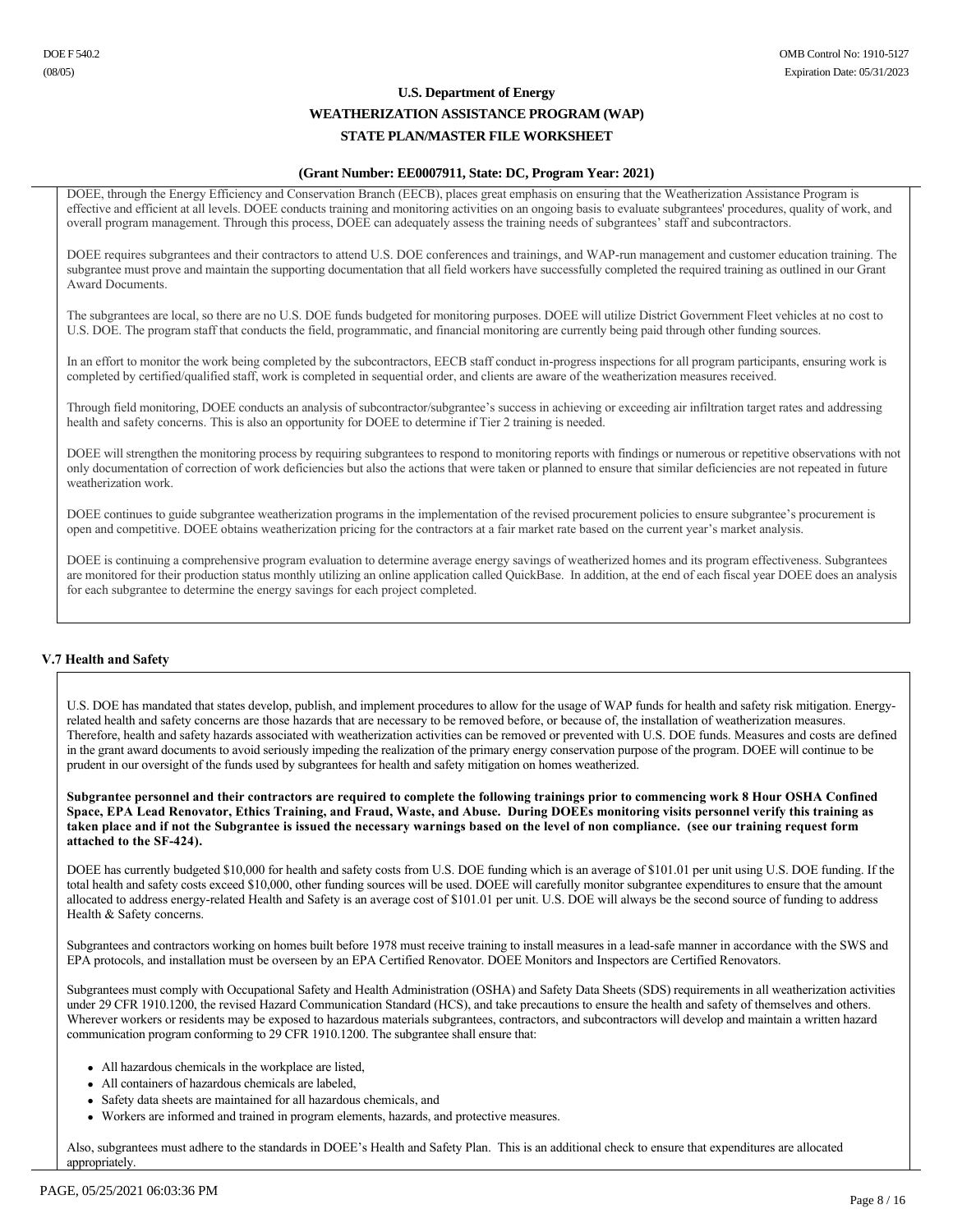# **U.S. Department of Energy**

# **WEATHERIZATION ASSISTANCE PROGRAM (WAP) STATE PLAN/MASTER FILE WORKSHEET**

### **(Grant Number: EE0007911, State: DC, Program Year: 2021)**

### A. Grantee Health and Safety (DOEE Staff)

Funds provided under 10 CFR 440.18 of the WAP regulations are to eliminate health and safety hazards, elimination of which is necessary before, or because of, installation of weatherization material. These funds are to be expended by subgrantees for direct weatherization activities.

#### B. Contractor and Crew Health and Safety (Subgrantees and Contractors)

Subgrantees must comply with Occupational Safety and Health Administration (OSHA) and Environmental Protection Agency (EPA) requirements for all weatherization activities subcontractors, contractors and inhouse crews employed by subgrantees are expected to comply with OSHA and EPA. This requirement is a part of the subcontractor's bidding process. Related costs for subgrantees to comply with OSHA and EPA requirements are to be charged under a separate health and safety budget category.

#### C. Client Health and Safety

DOEE has considered the need to mitigate potential energy-related health and safety hazards occurring in the client's homes. A list of the more common hazards and the preferred approach is discussed below. Other energy-related hazards may be considered on a case-by-case basis. The single most threatening and potentially serious hazards are related to combustion appliances. To address these hazards, DOEE requires energy auditors to test the combustion appliances in a home pre- and post-air tightening. This procedure consists of testing carbon monoxide levels in the flue/vent and near the exhaust of unvented appliances, draftability of flues, startup spillage at flues, adequacy of combustion air, and testing for fuel leaks.

#### D. Remediation Materials

Remediation materials are defined as materials, measures, and equipment necessary to reduce or eliminate existing or potential health and safety hazards. These include:

#### • Replacement furnace;

- Combustion device vent connector when original is rusted out or unable to safely vent the products of combustion from a combustion device;
- Materials necessary to repair a downspout leaking into a basement and causing moisture, mold, and wood-rotting problems;
- Materials necessary to repair the section of a gutter causing moisture, mold, and wood-rotting problems; and
- <sup>l</sup> Materials necessary to address electrical hazards when the problem prevents adequate weatherization.

### Allowed Measure and Estimated Cost:

- Installation/repair of exhaust fans in kitchens and bathrooms by ASHRAE 62.2 protocol: \$709.00
- <sup>l</sup> Correcting/repairing improper or ineffective HVAC venting (such as installing a chimney liner): \$290.00
- Repairing/replacing HVAC units in homes where at-risk, medically certified/necessitated occupants' dwell: \$600.00
- <sup>l</sup> Remediation of conditions that may lead to or promote biological concerns and unsanitary conditions: \$100.00
- Minor correction of moisture and mold creating conditions when necessary to ensure the long-term stability and durability of the weatherization measures and the clients' long-term health and safety: \$100.00
- Minor electrical repairs/upgrades necessary for weatherization measures and where the health and safety of the occupant is at risk: \$300.00
- <sup>l</sup> Gutter or downspout work when necessary to keep rainwater out of the dwelling to stop or prevent moisture/mold mildew conditions per DOE Standard Work Specifications: \$100.00

#### E. Remediation Costs

The maximum allowable expenditure for remediation of health and safety hazards in the District of Columbia may not exceed \$5,000.00 per residence. This cost is a part of the maximum expenditure allowance. U.S. DOE funds are to be used for energy-related health and safety remediation only. Subgrantees should seek other funding to remediate nonenergy-related health and safety hazards.

### F. Reporting Requirements

Related costs for subgrantees to comply with OSHA and EPA requirements are to be charged under a separate health and safety budget category. This policy is issued with the knowledge that as experience is gained in health and safety hazard identification, modifications and improvements to remediation methods will be made.

### G. Incidental Repair

Those repairs necessary for the effective performance or preservation of weatherization materials will be addressed. Such repairs include framing or repairing windows and doors that could not otherwise be caulked or weather-stripped and providing protective materials, such as paint, to seal materials installed under this program. Program policies strictly prohibit roof replacements, structural repairs, or other nonenergyrelated rehabilitation work. Single family homes requiring this type of repair will be deferred to the District's Department of Housing and Community Development (DHCD) Single Family Residential Rehabilitation Program (SFRRP). All incidental repairs will be justified in the client file along with an explanation for their need and relationship to a specific energy conservation measure (ECM).

#### H. Subgrantee Health & Safety Allocation

Historically, DOEE has not had to use the allotted 15% percent in health and safety funds due to the leveraging programs (LIHEAP and District general funds) for which health and safety measures can be covered under program operations. All homes are addressed in a holistic manner and cases of an SIR greater than 1, the heating or cooling appliances are covered under WAP Program Operations. When the SIR test is not met, DOEE has covered these measures through LIHEAP and non-federal funds.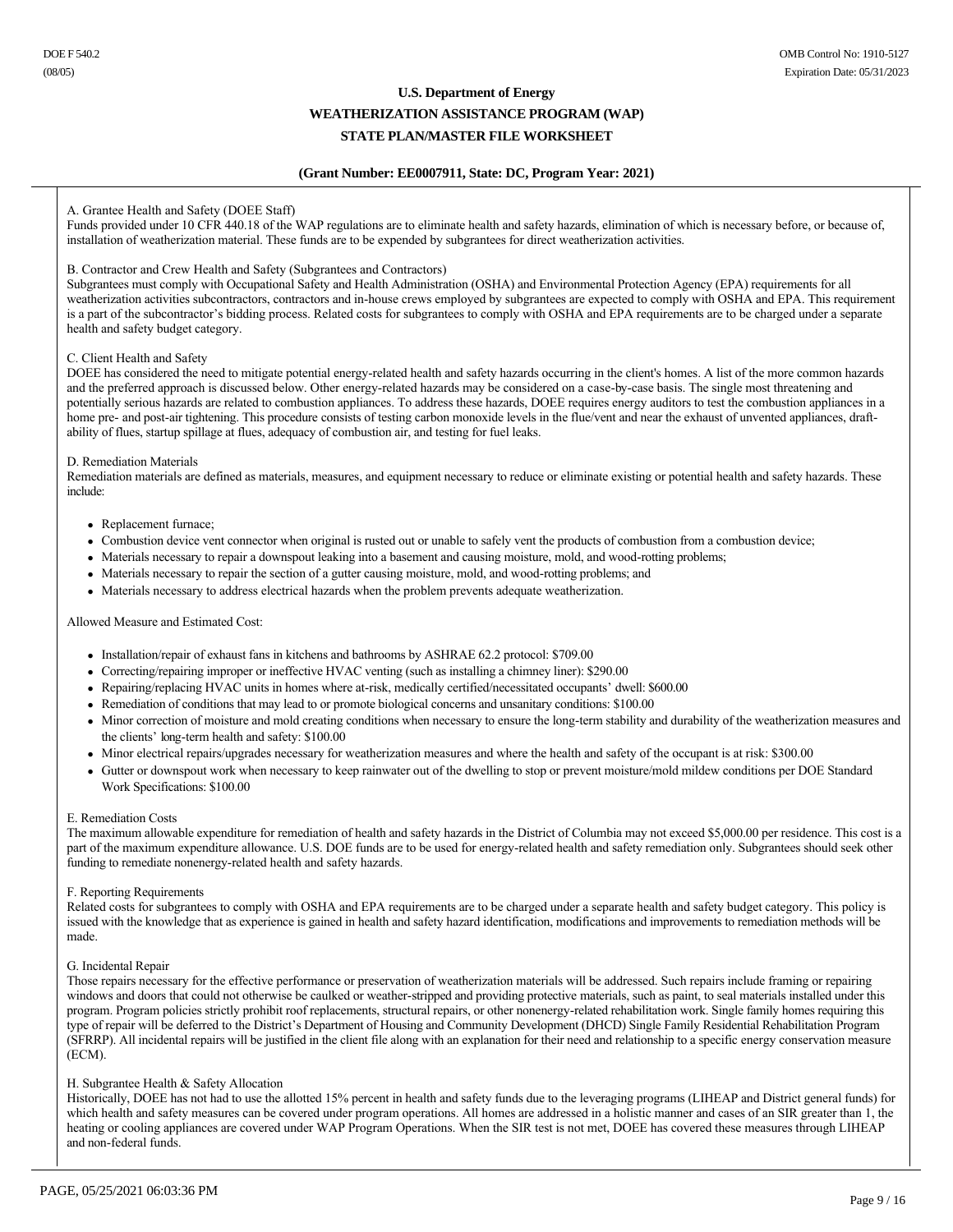### **(Grant Number: EE0007911, State: DC, Program Year: 2021)**

#### I. ASHRAE 62.2

Implementation of ASHRAE 62.2 is required. Client refusal of mechanical ventilation when evaluated and called for according to the standard must be a deferral. DOEE will fully utilize the ASHRAE 62.2 2016 standard possible to meet the minimum requirements for mechanical and natural ventilation intended to provide acceptable indoor air quality in all homes weatherized. The ventilation system may consist of continuously operating bathroom and kitchen exhaust fans, a supplyonly system or a balanced system. The required airflow is measured following the installation of the ventilation system to assure the desired airflow has been achieved.

DOEE used the 62.22016 Residential Energy Dynamics (RED) ASHRAE Ventilation calculation found here:

http://www.residentialenergydynamics.com/REDCalcFree/Tools/ASHRAE6222016

A copy of the ASHRAE calculation is included in each file and sent to the subgrantee.

Ventilation for Multifamily Buildings:

1. Whole building ventilation rates are applied on per unit basis;

2. No infiltration credit on multifamily buildings;

3. Corridor ventilation of 6 CFM per 100 sq. ft.;

4. All envelope components must be sealed between units;

5. Bathroom or kitchen exhaust fans may also serve as the whole-building ventilation fan if the fan satisfies the minimum requirements for both the local and wholebuilding ventilation;

6. A single supply fan may serve multiple units if it is continuously operated or if a backdraft damper is included at each unit to prevent cross-contamination;

7. An exhaust rate of 4 CFM per 100 sq. ft. is required for attached common garages with an exemption if two or more walls are open to the outside; and

8. All units must have CO & smoke combination units in the following areas:

a. In each bedroom and outside of each separated dwelling unit's sleeping area in the immediate vicinity of the bedroom(s); and b. On every level of a dwelling unit, including the basement.

DOEE has implemented a comprehensive Health and Safety Plan to include allowed incidental repairs. Please refer to SF-424.

DOEE does not approve partial weatherization nor do we reimburse subgrantees until all measures are installed and pass DOEE's QCI inspection. Once the subgrantees submit the reimbursement documentation, it is cross-referenced with the Funding Source Allocation (FSA) to ensure funding is allocated correctly prior to payment.

### **V.8 Program Management**

### **V.8.1 Overview and Organization**

In Program Year 1994, the District of Columbia's Weatherization Assistance Program (WAP) for low-income households was transferred from the Department of Housing and Community Development (DHCD) to the DC Energy Office. In 2006, under the authority of DC Law 1651, the Department of Energy and Environment (DOEE) was formed through a merger of the DC Government's Environmental Health Administration, the DC Energy Office, policy functions of the Tree Management Administration and policy functions of the Office of Recycling. The weatherization component operates under DOEE's Energy Efficiency and Conservation Branch (EECB) of DOEE. This agency has accumulated a wealth of experience in operating LIHEAP and WAP weatherization programs. DOEE has utilized proven and effective methods in performing energy audits and has enlisted several subgrantees to implement weatherization activities. Moving forward, DOEE intends to continue to utilize auditing tools (NEAT and TREAT) to enhance program capabilities.

A copy of the Single Audit A-133 is uploaded to the SF-424.

### **V.8.2 Administrative Expenditure Limits**

DOEE adheres to 10 CFR 440 §440.18 (e) which states:

"Not more than 10 percent of any grant made to a State may be used by the grantee and subgrantees for administrative purposes in carrying out duties under this part, except that not more than 5 percent may be used by the State for such purposes, and not less than 5 percent must be made available to subgrantees by States. A State may provide in its annual plan for recipients of grants of less than \$350,000 to use up to an additional 5 percent of such grants for administration if the State has determined that such recipient requires such additional amount to implement effectively the administrative requirements established by U.S. DOE pursuant to this part."

DOEE has determined that the District's subgrantees are not eligible to receive the additional 5%. Fry NP will receive \$29,993.12 while Greater Washington Urban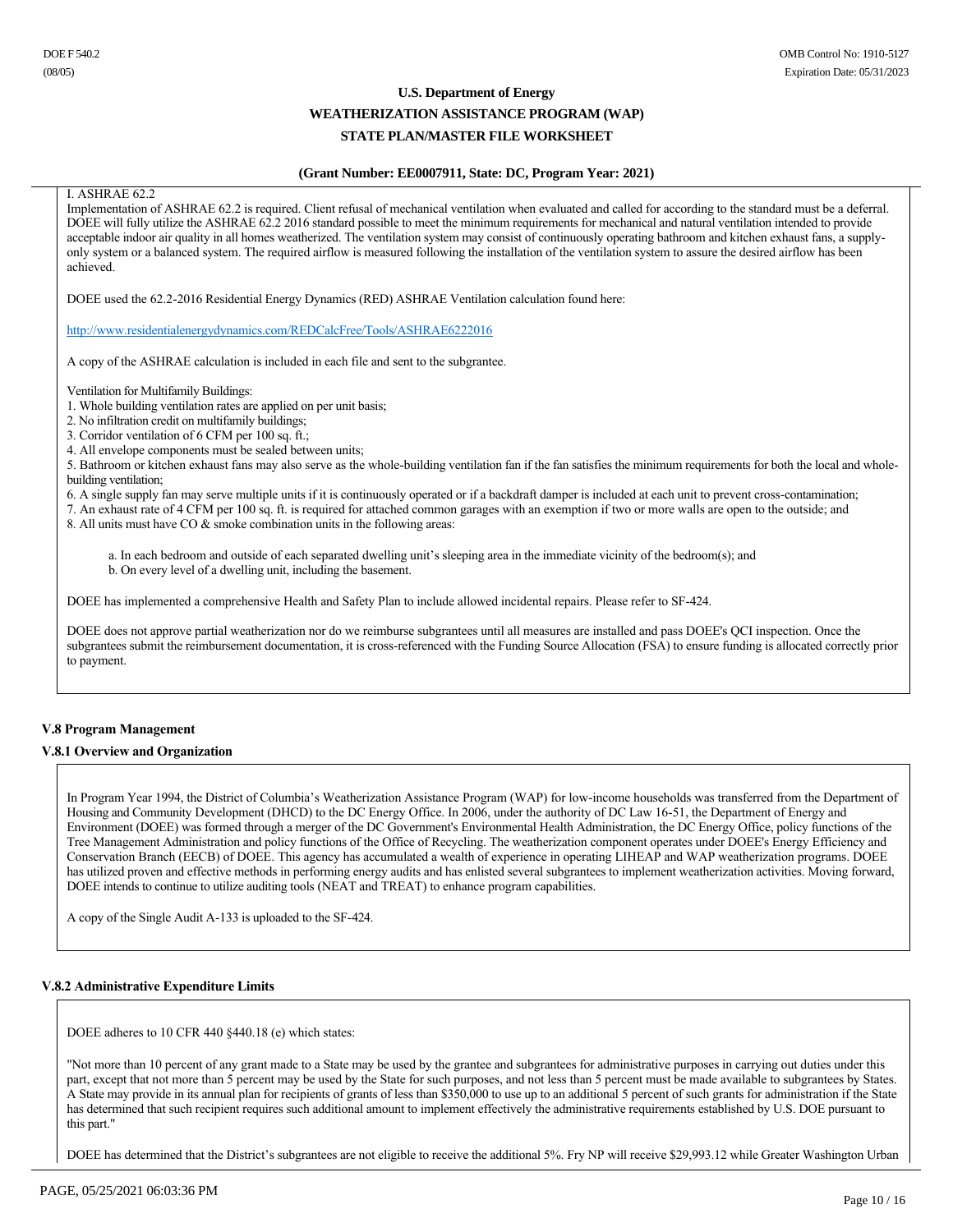### **(Grant Number: EE0007911, State: DC, Program Year: 2021)**

League will receive \$7,498.28 in administrative funding. Administrative allowable expenditures are defined as expenditures incurred by the subgrantee that are necessary to fulfill the requirements of this grant, excluding the direct costs to weatherize dwelling units. Administrative costs must not exceed 10% of the total grant award and must be actual and allowable under applicable federal regulation(s). Administration costs include expenses incurred to provide the services required under the terms of the grant. These include telephone costs; salary and fringe benefits of professional, administrative, fiscal and inventory staff; copying; office space; equipment; and supplies.

### **V.8.3 Monitoring Activities**

As stated in the U.S. DOE Weatherization Program Notice (WPN) 204: Weatherization Assistance Program Monitoring Procedures, the goal of the monitoring process is to: (1) ensure the proper and timely use of funds and the realization of expected benefits, (2) provide transparency and accountability, (3) provide quality control, and (4) provide technical assistance and training.

The goals for DOEE's monitoring activities include:

- <sup>l</sup> Conducting monitoring with consistency, fairness, respect, and timeliness in a constructive and professional manner;
- <sup>l</sup> Fostering positive, open, and constructive working relationships and provide an educational experience that promotes interaction, feedback, and improvement for both DOEE and the subgrantees of the Weatherization Assistance Program;
- <sup>l</sup> Optimizing program funds and resources to best serve the District's lowincome population, striving for program improvement, and providing the most costeffective and best quality program services possible;
- <sup>l</sup> Providing programmatic and technical assistance, reinforcing strengths, and sharing successes, innovations, best practices, and experiences encountered by other subgrantees; and
- <sup>l</sup> Providing reporting that is consistent with, and based upon, adopted program policies, procedures, and standards from U.S. DOE.

The salaries of personnel performing monitoring activities make up 35.5% of the total T  $\&$  TA funding. Monitoring activities performed by the personnel are as follows:

Quality Control Inspector (funded by a portion of T & TA funds) - conduct QCI inspections of all units that the subgrantee reports as "QCI ready"; does 100% in-progress inspection of all work to ensure compliance to OSHA, EPA, and local health & safety requirements; reviews contractor invoices and compares the information to the documentation submitted by Subgrantee; reviews audit report prepared by DOEE Energy Auditor to ensure all possible EEMs and Health and Safety measures are addressed; continually monitors equipment being used by DOEE personnel, Subgrantees, and their contractors to ensure they are properly calibrated.

**Compliance Specialist (funded by a portion of T & TA funds)**  conducts final monitoring visits with Branch Chief to ensure Subgrantees adhered to the terms and conditions as outlined in their Subgrantee grant awards.

**Budget Analyst (funded by a portion of T & TA funds)** - conducts the financial monitoring of the WAP program ensuring that the expenditures align with the approved State Plan. Also plays a role in the Subgrantee monitoring visits.

### Annual Monitoring

DOEE is required to monitor all subgrantees at least once per year in accordance with 10 CFR Part 440. Prior to the monitoring visit, DOEE's On-Site Monitoring Checklist is shared with the subgrantee. During the visit, the checklist is used to verify the various documents and materials provided by the subgrantee. Both programmatic and fiscal documents and materials are reviewed. A written report is issued to the subgrantee within thirty (30) days of the monitoring visit. The report includes the following categories: findings, concerns, recommendations, and best practices.

A finding may be an observation of noncompliance with federal regulation, or a repeated or previously identified unaddressed correction or concern. Examples include the misuse of funds, inadequate inventory control, illegal procurement, and insufficient insurance.

A concern is either a violation of guidance that is not a regulation, or a correction of a minor problem. Examples include file omissions, failing to follow the State Plan, changes to policies and procedures, and improper training of staff.

Recommendations are suggestions to improve the merits of the program or the identification of opportunities for training and technical assistance (T&TA) or guidance. Improvements or commendations may be noted under recommendations if corrections have been made since the last monitoring visit.

The best practices category notes unique ideas and implementation practices that could potentially be shared with other network partners.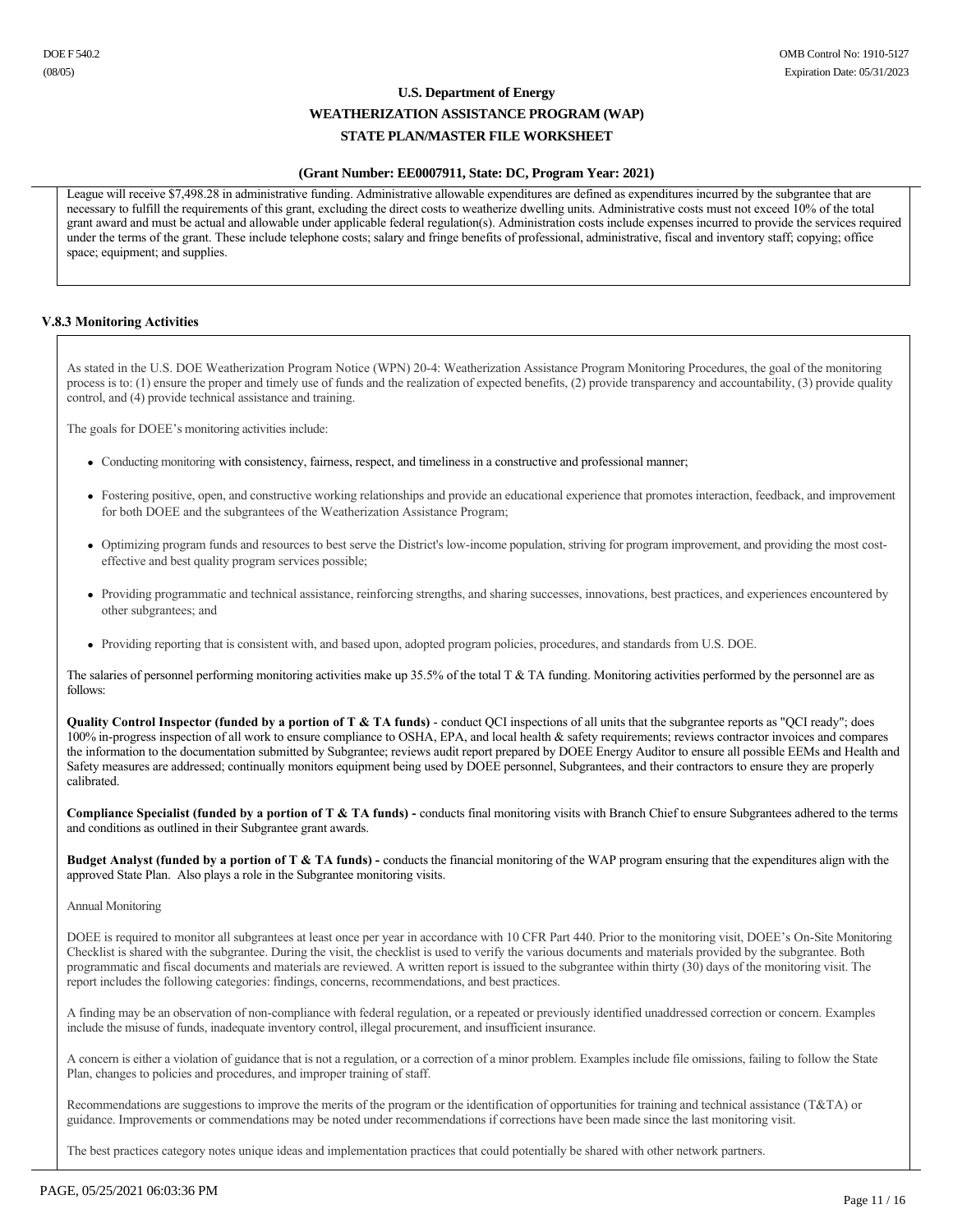# **U.S. Department of Energy WEATHERIZATION ASSISTANCE PROGRAM (WAP)**

# **STATE PLAN/MASTER FILE WORKSHEET**

# **(Grant Number: EE0007911, State: DC, Program Year: 2021)**

If there are findings, the relevant federal regulation, weatherization program notice (WPN) guidance or the grantee's award documents are cited. The subgrantee has 30 days to provide a written Corrective Action Plan (CAP) to DOEE. Corrective actions may also be requested for any concerns identified. For subgrantees with findings, additional monitoring visits may be scheduled. Files are maintained for all monitoring visits and are available for review by U.S. DOE.

The monitoring visit will include, but not be limited to, the review and verification of documentation, implemented procedures, and EECB program operations to help eliminate fraud, waste, and abuse.

Reported expenditures are monitored by comparing periodic expenditure report to a subgrantee's books and records, such as:

- Reporting and documentation of program income and leveraged funds;
- Subgrantee financial statements;
- Source documentation for the purchase of any items charged against DOEE-provided funds;
- Distribution of costs charged to more than one program;
- Payroll costs for consistency with the latest approved budgets;
- Records to trace material purchases from invoices to inventory, or to specified jobs and to programmatic reports;
- Bid procedures and records;
- Subgrantee agreements, analyzing payment schedules to verify payments made to contractors, subcontractors, and vendors;
- Contractors' cash balances;
- Subgrantee's internal control structure;
- Subgrantee's compliance with insurance requirements; and
- Subgrantee's safeguarding of fixed assets.

Each subgrantee must provide the EECB Program Manager or Branch Chief with copies of the following weatherization documents five (5) days prior to the monitoring visit:

- Contractor, subcontractor, and vendor agreements;
- Lease agreements;
- Bids, solicitations for bids, notifications of bid awards, and vendor lists; and
- Books of account, including:
	- ¡ Cash disbursement;
	- o Cash receipts;
	- ¡ Payroll sheets or ledgers;
	- o General ledgers;
	- o General journals:
	- ¡ Monthly general ledger trial balances;
	- ¡ Monthly reconciliation to budget;
	- $\circ$  Checking account reconciliations;
	- ¡ Bank account authorization signature cards;
	- ¡ List of all unpaid bills tied to the appropriate budget line item for which the cost was incurred; and
	- ¡ Invoices for purchases made with grant funds, program income, and leveraged funds, if applicable.

#### Periodic Monitoring

In addition to the Annual Monitoring, the subgrantee and subcontractors review production, identify obstacles and challenges then develop solutions, identify best practices to meet timelines, and make everyone aware of new mandates and program protocols.

DOEE performs monthly in-person or if necessary virtual monitoring reviews of the subgrantee's programmatic and field operations. All findings from periodic monitoring reviews will be reported to appropriate DOEE staff and the funding project officer monthly unless the findings need to be reported immediately to U.S. DOE due to their egregious nature.

The EECB Program Manager will inform the subgrantees of program findings and will require corrective responses in writing. Depending on the severity of any problems reported, a subgrantee may receive a followup monitoring review that concentrates on prior deficiencies and required corrective actions. Severe problems will be reported to appropriate DOEE staff and to the U.S. DOE funding project officer. Work may be terminated based on consultations with DOEE and U.S. DOE.

### Field Monitoring

Field Monitoring is conducted by DOEE's Home Energy Professional (HEP) Certified Quality Control Inspector throughout the year for each subgrantee. Individual job inspections are performed and recorded using the Post Installation Inspection Form. Jobs will be inspected for overall effectiveness, workmanship, appearance, and compliance with DOEE's Field Guide. An overall assessment of the subgrantee's field practices are performed using the Standard Work Specification (SWS) Guidelines developed by the National Renewable Energy Laboratory (NREL) and U.S. DOE.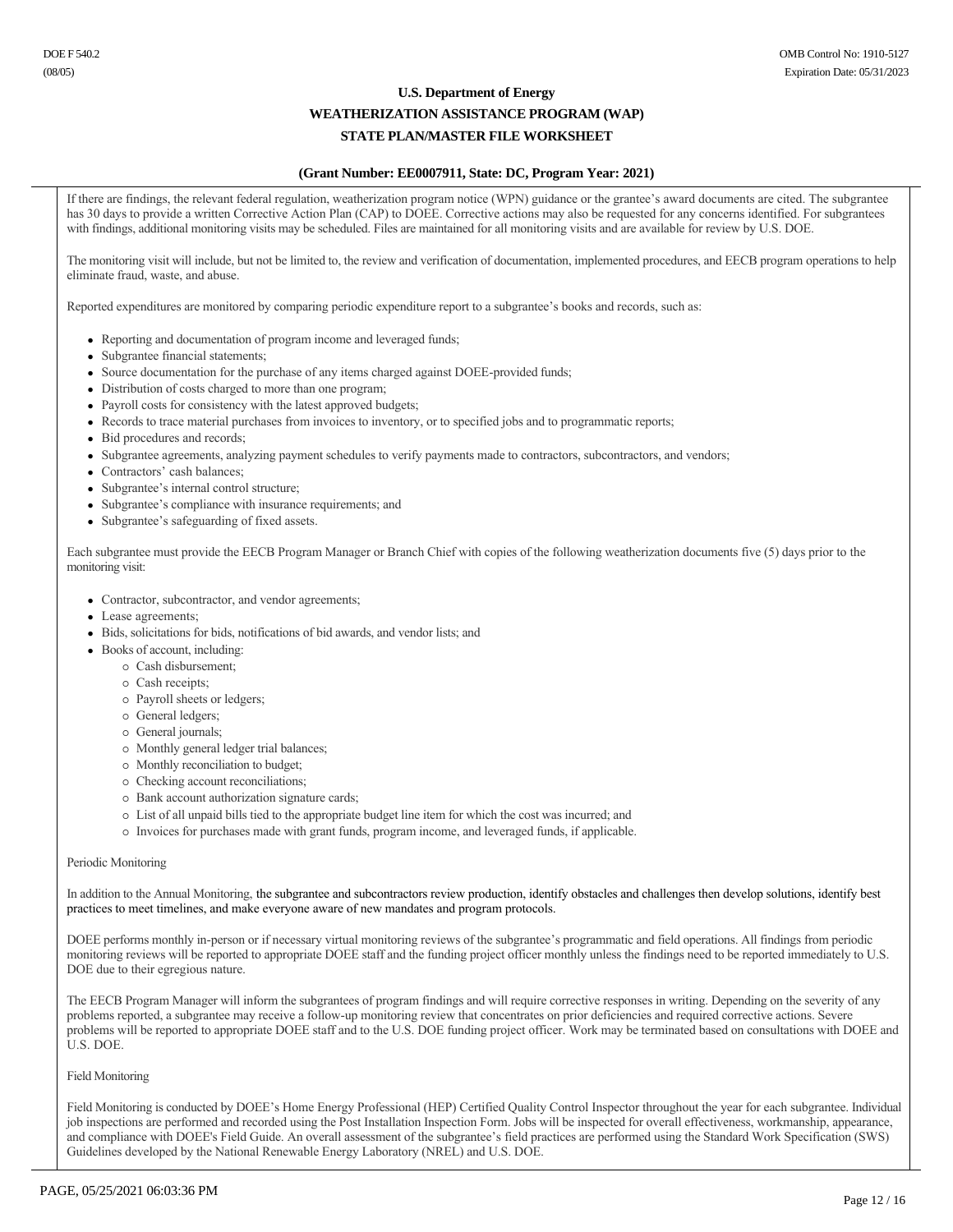# **(Grant Number: EE0007911, State: DC, Program Year: 2021)**

Subgrantee Inspection Responsibilities

Subgrantees are required to inspect 100% of all completed dwelling units to determine compliance with the EECB Programs' quality standards and to ensure proper documentation of client information, job measures and costs, and other appropriate information as needed. The post-installation inspection must be performed by a person who did not perform the actual work on the job.

Although the subgrantee is required to inspect 100% of the completed projects, DOEE will be the one responsible for conducting 100% of the in progress and QCI inspections. The QCI inspections are conducted by a DOEE QCI who was not involved in the audit preparation or implementation of audit recommended measures.

Performance Standards

The levels of performance standards include:

- 1. High-Performance Standard: to meet the High-Performance Standard, subgrantees must demonstrate performance standards during the monitoring visit that meet or exceed those commonly observed in the following areas:
	- ¡ No more than one health and safety violation as identified in the previous monitoring report;
	- $\circ$  No more than one procedural finding related to program rules, policies, and procedures;
	- ¡ No annual program specific audit findings;
	- ¡ Accurate monthly reports are always submitted on time; and
	- ¡ Subgrantee provides comprehensive service in a costeffective manner in accordance with U.S. DOE guidelines.
- 2. Standard Performance: to meet the Standard Performance threshold, subgrantees must meet the following Standard Performance requirements:
	- $\circ$  Comply with major program requirements (i.e., lead-based paint procedures, cost allocation plan/indirect rate, and required contractor information);
	- ¡ Receive no more than one specific program finding in the annual audit;
	- ¡ Ensure that staff is well trained in performance standards and specific job duties;
	- ¡ Maintain complete and organized files;
	- ¡ Complete all required scopes of work;
	- ¡ Ensure that all contractors, subcontractors, and vendors have demonstrated proficiency in technical applications including diagnostics;
	- ¡ Comply with all applicable safety rules;
	- ¡ Maintain a professional working relationship with DOEE;
	- ¡ Resolve all prior findings and report such corrections to DOEE in a timely manner; and
	- ¡ Verify that none of the elements identified in the AtRisk Performance category (below) are present.
- 3. At-Risk Performance: DOEE may categorize a subgrantee under At-Risk Performance for serious management and/or sub-standard field performance, including but not limited to the following findings:
	- ¡ Unmet program goals;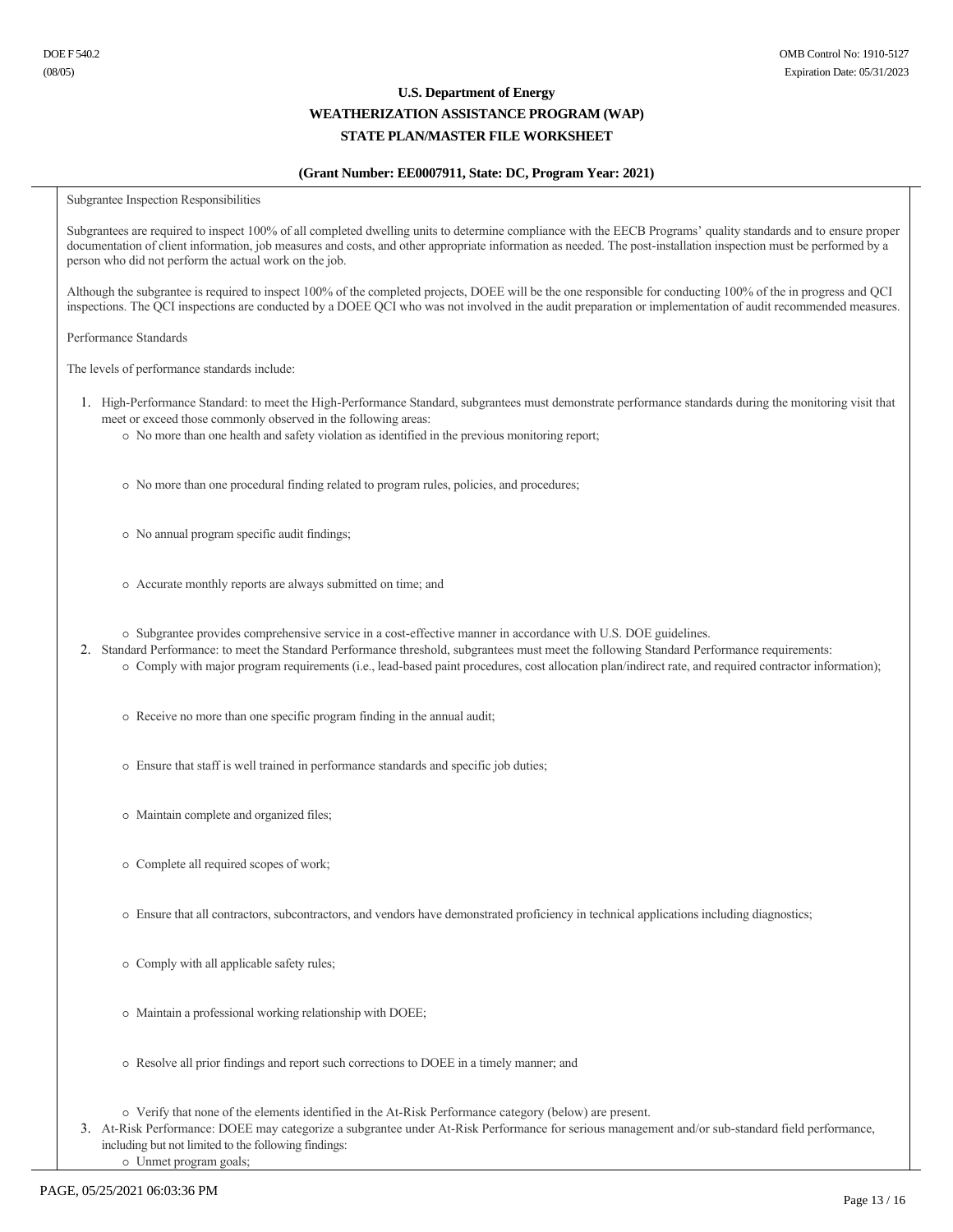### **(Grant Number: EE0007911, State: DC, Program Year: 2021)**

 $\circ$  Misplaced or unaccounted-for program resources;

¡ Serious indications of misuse of funds, fraud, or theft;

 $\circ$  Non-compliance with program policies and procedures;

o Severely incomplete or disorganized files or records;

¡ Repeated major field findings with little to no improvement over a previous monitoring visit; and

¡ Delayed or unresponsive behavior regarding DOEE requests and deadlines.

Once a subgrantee has been designated with an At-Risk Performance status, DOEE will provide specific improvements that must be made by the subgrantee. The subgrantee will be instructed to submit a plan to identify the steps and timelines to be taken to make the noted improvements. When appropriate, related training and technical assistance will be provided by DOEE.

If the specified improvements in management or field practices are not instituted by the subgrantee within a specified period, DOEE will consider suspension or termination of the subgrantee agreement. DOEE will report At-Risk subgrantees to U.S. DOE immediately.

Appeals of Monitoring Reports

A subgrantee may appeal the findings of a DOEE Monitoring Visit to the EECB Branch Chief. This appeal should be sent in writing within thirty (30) days of receipt of the inspection report.

A subgrantee may submit a subsequent appeal to the Affordability and Efficiency Division Associate Director.

### **V.8.4 Training and Technical Assistance Approach and Activities**

Training and Technical Assistance (T&TA) activities are intended to maintain and increase the efficiency, quality, and effectiveness of the Weatherization Program at all levels. DOEE developed an internal Subgrantee Training Plan based on U.S. DOE recommendations, monitoring visits, and field inspections. The Training Plan ensures that all Tier 1 training paid for with T&TA funds for the subgrantee meets the requirements of Weatherization Program Notice 15-4, Section 4.

DOEE links subgrantees to training resources throughout the year on a variety of energy-related topics. When topics involve a change in existing policies and procedures (e.g., new database, changes to audit protocols), or emphasize a major program area, subgrantee attendance may be mandatory. When training is mandatory, all parties are expected to assign the most appropriate person to attend. If a subgrantee has any doubt regarding attendance, DOEE requires that it be consulted immediately.

DOEE requires subgrantee staff in key positions to have or obtain the proper training and certifications as outlined in their grant award notice(s). If a subgrantee hires a new employee into one of these positions or a current employee transfers into one of these positions, it is mandatory that if they have not already received it, the employee receives this training within six months of their start date. These mandatory training sessions must be repeated every three years by subgrantee personnel who occupy these positions. The Training Plan requires certification to be submitted 30 Days after the Grant Award Notice.

Based on performance, subgrantee and DOEE personnel may be required to take additional training courses prior to continuing weatherization activities. An analysis will be conducted to determine if the work performed did not meet the standard based on a "one-time" error or if a pattern of poor performance exists. In instances where poor performance is identified as a pattern, subgrantees are required to complete Tier 1 and 2 training activities within the next 30 days after being informed of the findings.

The selected subgrantee's in-house personnel and/or subcontractors will receive the necessary training to follow DOEE training requirements once the funding becomes available. Community Housing Partners, an IREC accredited facility, will continue to provide subgrantees with the necessary training to stay abreast of any new program guidance and/or updates as needed. The current T&TA budget reflects the projected costs to train subcontractors and in-house subgrantee personnel, so they follow DOEE standards. DOEE's Request for Applications (RFA) outlines the training requirements, and each subgrantee is required to adhere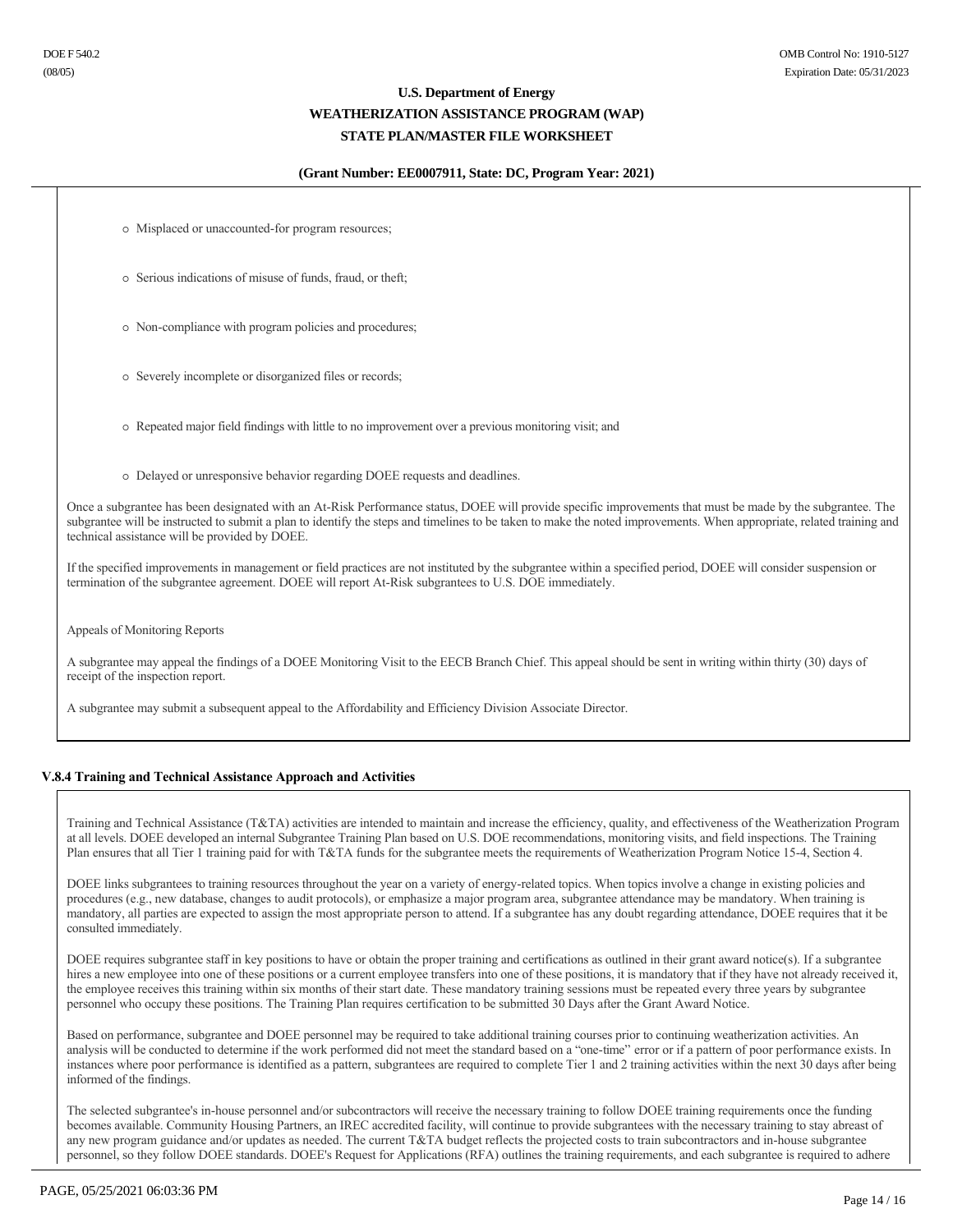# **(Grant Number: EE0007911, State: DC, Program Year: 2021)**

to this by signing their grant award. During the DOEE monitoring visit, DOEE requests the listing of all training their subcontractors and/or in-house crews attended and obtained certification for if they differ from the personnel on board at the time of their proposal submission.

DOEE's program staff will maintain their BPI certifications to ensure compliance. DOEE required all applicants for the FY20 program to have the above training completed before applying for funding. DOEE requires this in its RFA and its Training Plan. DOEE's internal staff currently includes four (4) BPI-certified QCIs.

Leveraged funds have been allotted to provide staff with the necessary training courses, and U.S. DOE's T&TA funds will be utilized to attend U.S. DOErecommended conferences. T&TA funds may be used to train DOEE staff, subgrantee staff, and subgrantee contractors except in cases where the employee has already failed the certification test. T&TA funds will not be used to retake the exam and the employee is required to cover the cost and obtain required certification within the same fiscal year of failed exam/test. In making the determination to pay for contractor training, subgrantees must formally agree with their contractors that, in exchange for training the contractors will work in the DOEE WAP Program for a minimum of one (1) additional program year after training is completed, to align with the cost of the T&TA provided. DOEE requires subgrantees to submit training requests (see Attachments) for approval prior to spending U.S. DOE T&TA Funds.

DOEE offers some training courses. When a subgrantee's staff is unable to attend, they must still meet the requirement for certification within 30 days of the Grant Award Notice.

DOEE determines the subgrantees' effectiveness, skills, and abilities through monthly field and programmatic monitoring activities to compare subgrantee production and determine if additional training is needed. The goal is to determine whether U.S. DOE funds are being used to the maximum extent possible on energy efficiency and conservation measures. The subgrantee is also required to show adequate proof of client education and utilization of leveraging opportunities to address applicants in a holistic approach.

DOEE outlines the training requirements for Subgrantees and their contractors in the grant awards issued. We have also including the training request form which is attached in the SF\_424 that provides this information as well.

DOEE conducted a survey to determine the training needs of agency personnel, Subgrantees, and contractors. Based on the survey results the following trainings will take place.

### DOEE required grant award training - Month of June

Operations Manual Training - July 6th

DC State Plan to include Health & Safety Training - July 13th

SWS Field Guide Training - August 10th

Percent of overall trainings

| Comprehensive Trainings: 50.0 |
|-------------------------------|
| Specific Trainings: 50.0      |
|                               |

Breakdown of T&TA training budget

| Percent of budget allocated to Auditor/QCI trainings: 7.5           |  |
|---------------------------------------------------------------------|--|
| Percent of budget allocated to Crew/Installer trainings: 50.5       |  |
| Percent of budget allocated to Management/Financial trainings: 42.0 |  |

### **V.9 Energy Crisis and Disaster Plan**

The District's Energy Assurance Plan provides information on how the District and DOEE will respond in case of an energy emergency. The Energy Assurance Plan promotes the resilience of the District's energy systems to reduce the system's vulnerabilities. The plan also outlines DOEE's role in promoting policies and programs that enhance the District's energy systems.

The Plan addresses:

- 1. The types of energy emergencies that can occur in the District;
- 2. Who responds to an energy emergency;
- 3. Plan of action when an energy emergency occurs; and